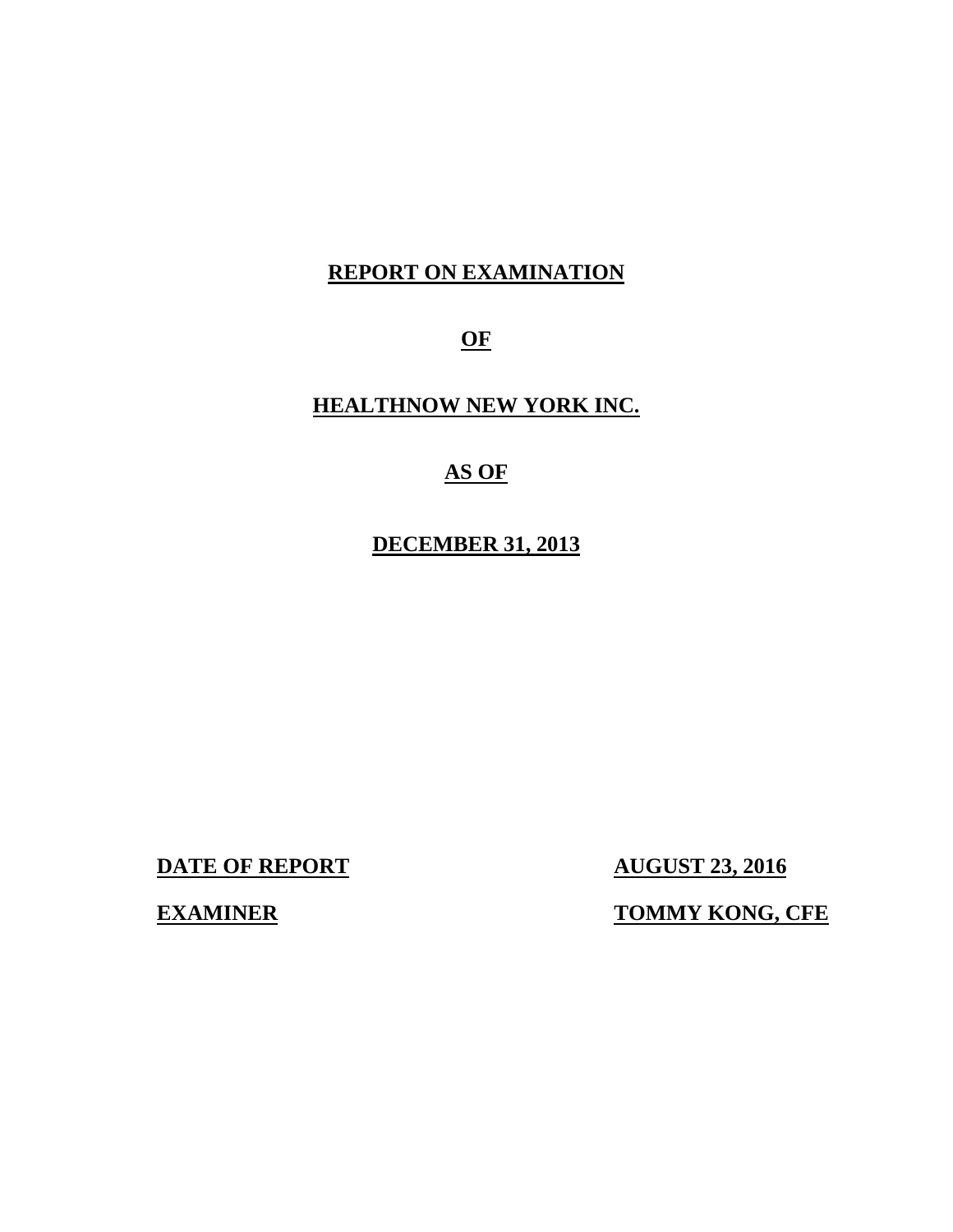## **TABLE OF CONTENTS**

## **ITEM NO.**

## **PAGE NO.**

| 1. | Scope of the examination                         | $\overline{2}$ |
|----|--------------------------------------------------|----------------|
| 2. | Description of the Plan                          | 4              |
|    | A. Corporate governance                          | 5              |
|    | B. Territory and plan of operation               | 10             |
|    | C. Holding company system                        | 13             |
|    | D. Reinsurance                                   | 18             |
|    | E. Significant operating ratios                  | 18             |
|    | F. Internal audit department                     | 19             |
|    | G. Enterprise risk management                    | 29             |
|    | H. Employment procedures                         | 30             |
| 3. | <b>Financial statements</b>                      | 32             |
|    | A. Balance sheet                                 | 32             |
|    | B. Statement of revenue and expenses and surplus | 34             |
| 4. | Subsequent events                                | 36             |
| 5. | Compliance with prior report on examination      | 38             |
| 6. | Summary of comments and recommendations          | 39             |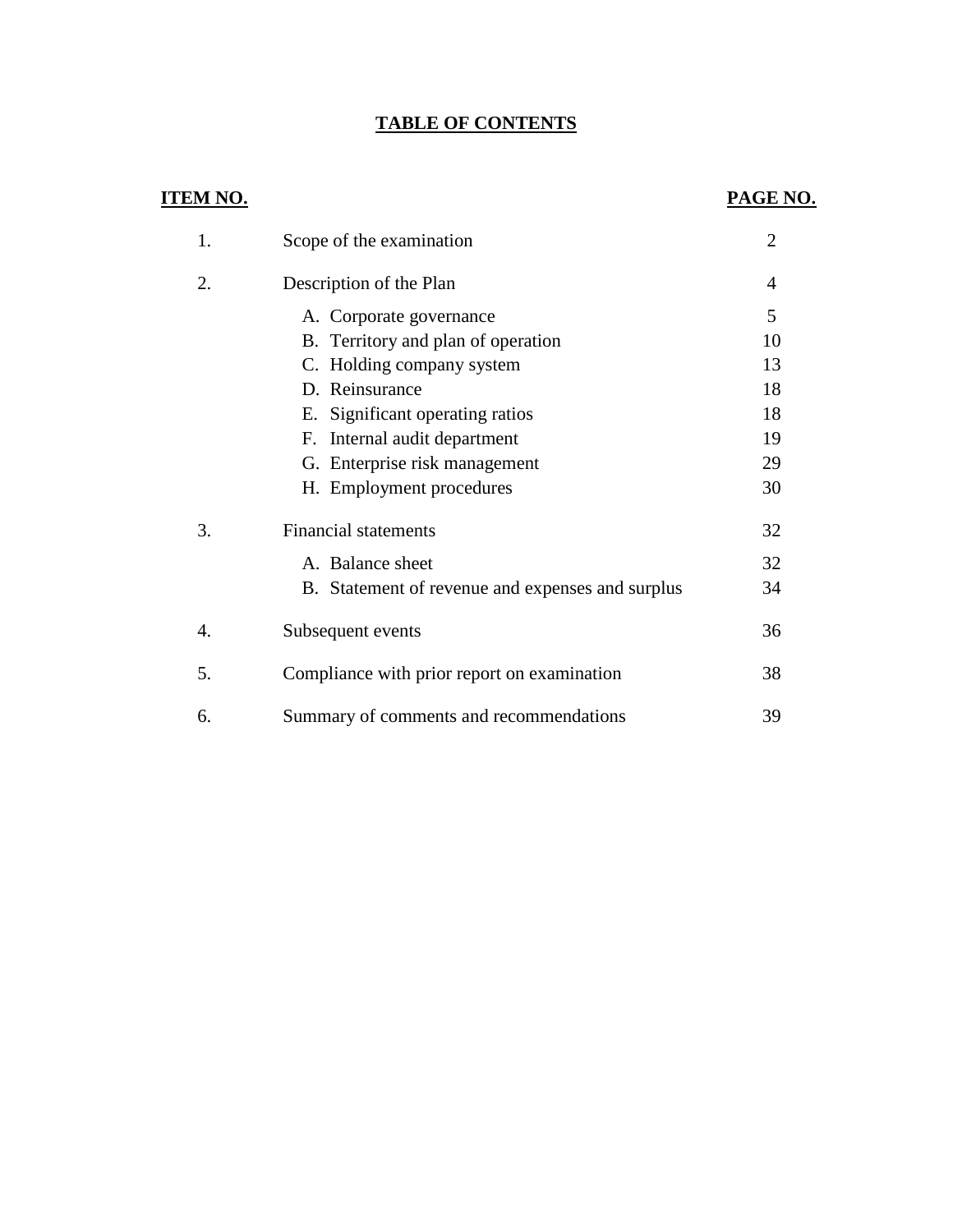

Andrew M. Cuomo **Maria T. Vullo** Maria T. Vullo Maria T. Vullo Maria T. Vullo Maria T. Vullo Maria T. Vullo Maria T. Vullo

Governor Superintendent Superintendent Superintendent Superintendent Superintendent Superintendent Superintendent Superintendent Superintendent Superintendent Superintendent Superintendent Superintendent Superintendent Sup

August 23, 2016

Honorable Maria T. Vullo Superintendent of Financial Services Albany, New York 12257

Madam:

 Pursuant to the requirements of the New York Insurance Law, and acting in accordance with the instructions contained in Appointment Number 31077, dated November 19, 2013, attached hereto, I have made an examination into the condition and affairs of HealthNow New York Inc., a not-for-profit health service corporation licensed pursuant to the provisions of Article 43 of the New York Insurance Law, as of December 31, 2013, and respectfully submit the following report thereon.

 The examination was conducted at the home office of HealthNow New York Inc. located at 257 West Genesee Street, Buffalo, New York.

 Wherever the designations the "Plan" or "HealthNow" appear herein, without qualification, they should be understood to indicate HealthNow New York Inc.

 Wherever the designation the "Department" appears herein, without qualification, it should be understood to indicate the New York State Department of Financial Services.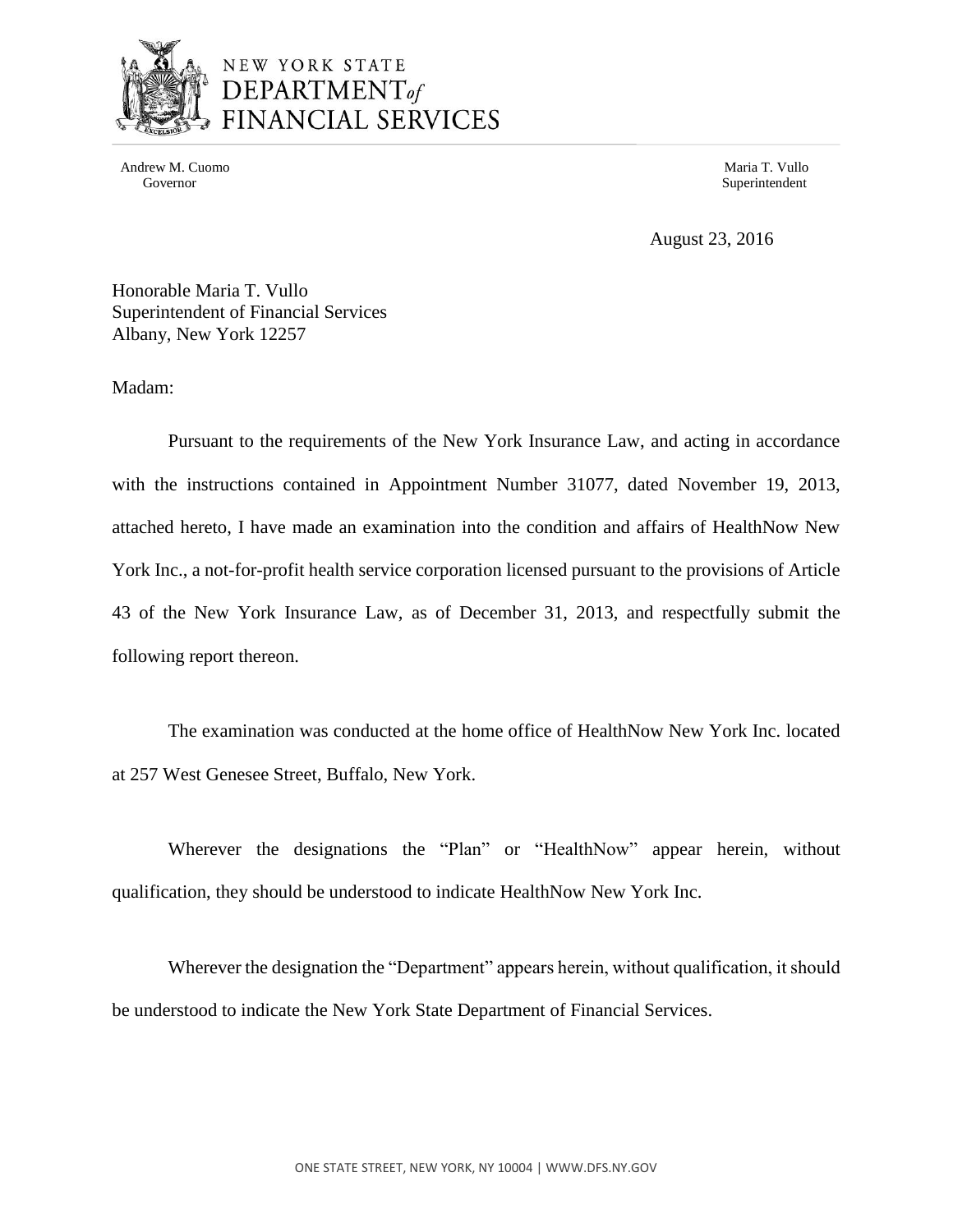## 1. **SCOPE OF THE EXAMINATION**

 The previous examination of HealthNow was conducted as of December 31, 2008. This examination of the Plan was a financial examination as defined in the National Association of "Handbook") and covered the five-year period from January 1, 2009 through December 31, 2013. transactions occurring subsequent to December 31, 2013 were reviewed where deemed appropriate Insurance Commissioners ("NAIC") *Financial Condition Examiners Handbook, 2014 Edition* (the The examination was conducted observing the guidelines and procedures in the Handbook, and by the examiner.

 of the Handbook, which provides guidance for the establishment of an examination plan based on formulating the nature and extent of the examination. The examiner planned and performed the examination to evaluate the Plan's current financial condition, as well as to identify prospective risks that may threaten the future solvency of the Plan. The examination was conducted on a risk-focused basis in accordance with the provisions the examiner's assessment of risk in the Plan's operations and utilizes that evaluation in

 assessed the internal control systems and procedures used to mitigate those risks. The examination also included an assessment of the principles used and significant estimates made by management, compliance with the Department's statutes and guidelines, Statutory Accounting Principles, as adopted by the Department, and NAIC annual statement instructions. The examiner identified key processes, assessed the risks within those processes and an evaluation of the overall financial statement presentation, and determined management's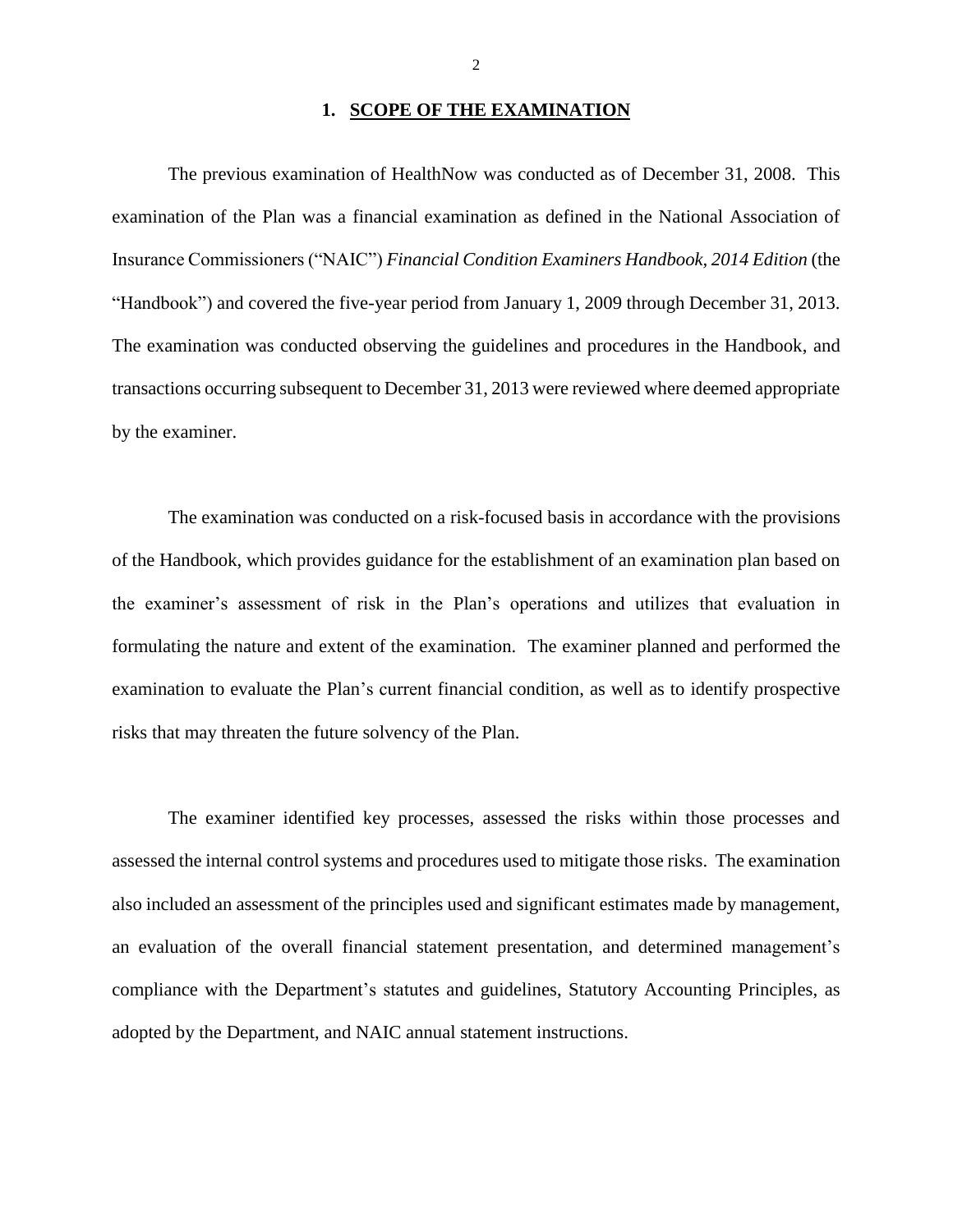environment were utilized to develop the examination approach. The examination evaluated the categories. These categories are as follows: Information concerning the Plan's organizational structure, business approach and control Plan's risks and management activities in accordance with the NAIC's nine branded risk

- Pricing/Underwriting
- Reserving
- Operational
- **Strategic**
- **Credit**
- Market
- **Liquidity**
- **Legal**
- **Reputational**

The examination also evaluated the Plan's critical risk categories in accordance with the

NAIC's ten critical risk categories. These categories are as follows:

- Valuation/Impairment of Complex or Subjectively Valued Invested Assets
- **Liquidity Considerations**
- Appropriateness of Investment Portfolio and Strategy
- Appropriateness/Adequacy of Reinsurance Program
- Reinsurance Reporting and Collectability
- **Underwriting and Pricing Strategy/Quality**
- Reserve Data
- Reserve Adequacy
- Related Party/Holding Company Considerations
- Capital Management

 The Plan was audited annually, for the years 2009 through 2013, by the accounting firm Deloitte & Touché LLP ("D&T"). The Plan received an unmodified opinion in each of those examination. Effective June 21, 2011, the Plan outsourced its internal audit to Freed Maxick CPAs, P.C., which has the task of assessing the Plan's internal control structure. A review was years. Certain audit workpapers of D&T were reviewed and relied upon in conjunction with this also made of the Plan's Enterprise Risk Management program.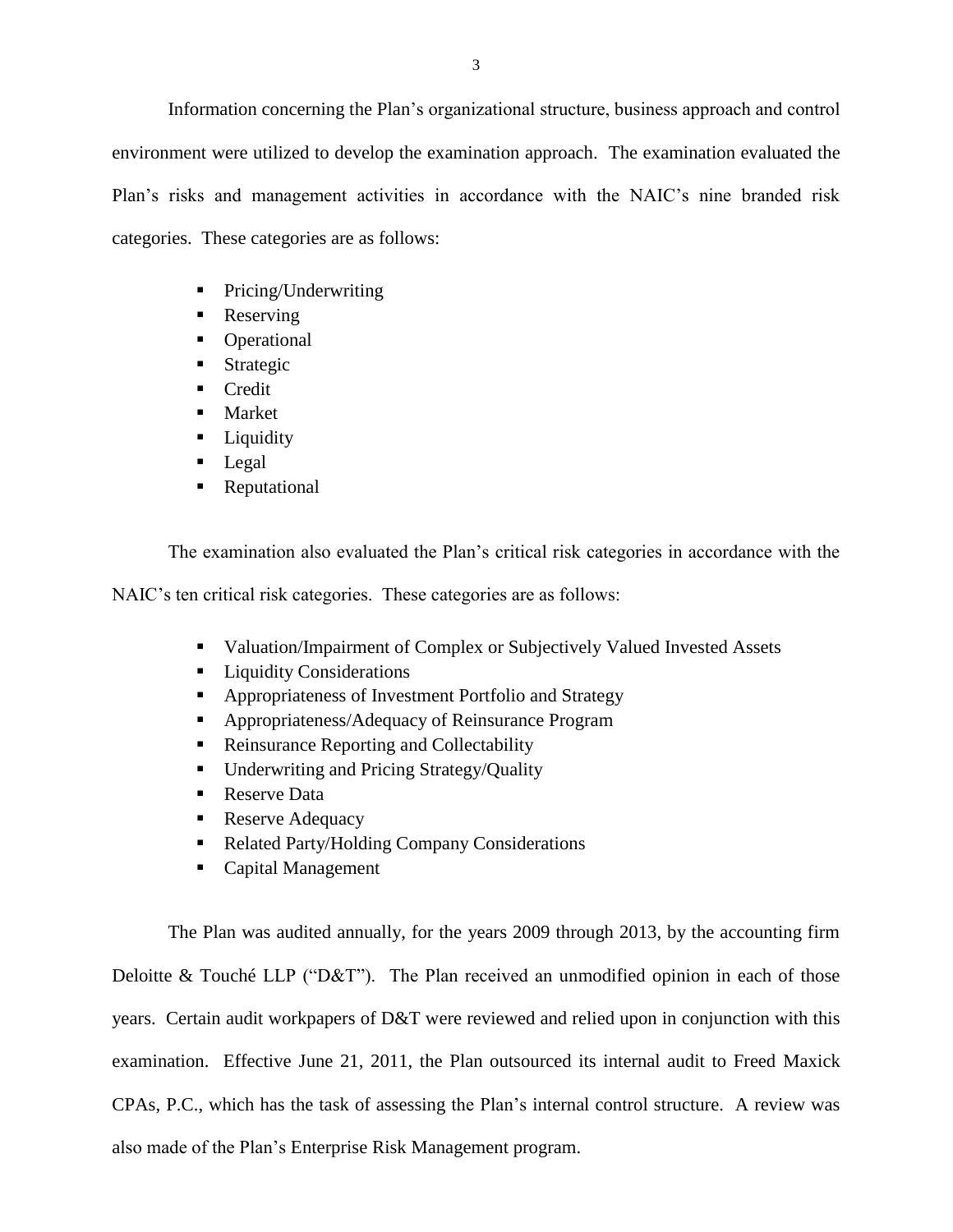recommendations concerning financial issues contained in the prior report on examination. The The examiner reviewed the corrective actions taken by the Plan with respect to the results of the examiner's review are contained in Item No. 6 of this report.

This report on examination is confined to financial statements and comments on those matters which involve departures from laws, regulations or rules, or which are deemed to require an explanation or description.

 A separate market conduct examination was conducted as of December 31, 2013 to review obligations to policyholders and claimants. A separate report on examination was issued thereon. the manner in which the Plan conducted its business practices and fulfilled its contractual

### **2. DESCRIPTION OF THE PLAN**

 Law. The Plan was incorporated in the State of New York on September 9, 1939 and commenced business on March 15, 1940. The Plan is a 100% controlled subsidiary of HealthNow Systems, HealthNow New York Inc. is a not-for-profit health service corporation organized under the provisions of the Membership Corporation Law and Article 43 of the New York Insurance Inc. ("HNS"), a New York non-profit corporation and a non-operating holding company. HNS is the sole member of the Plan.

 The Plan established operations in the Albany, New York area as a separate division pursuant to its merger with Whole Health Insurance Network Inc. on December 30, 1992. Concurrent with the date of the merger, through May 1, 1996, the Plan operated under the corporate name, Blue Cross and Blue Shield of Western New York, Inc. The Plan subsequently effected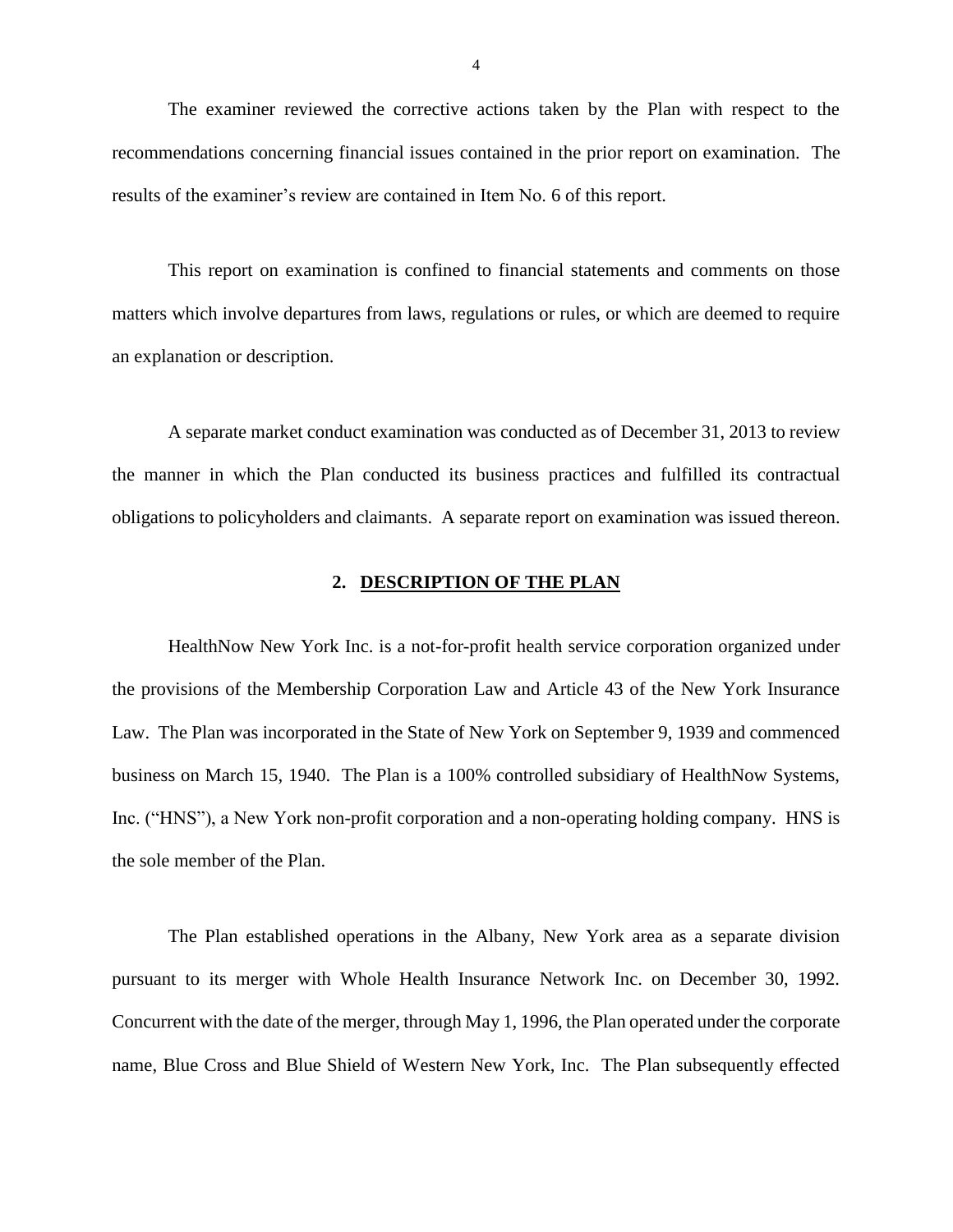name changes to New York Care Plus Insurance Company and its present name of HealthNow New York Inc., on May 2, 1996 and October 1, 1998, respectively.

 York division. On August 1, 1985, the Plan began the operations of Community Blue, a health maintenance organization authorized pursuant to Article 44 of the New York Public Health Law. Community Blue, an independent practice association model health maintenance organization, functions as a line of business of the Plan. The Plan's health maintenance operations are marketed under the name "Community Blue" in the Buffalo, New York area and under the name The Plan, as of December 31, 2008, operated under the names of BlueCross and BlueShield of Western New York, within its Western New York division, HealthNow New York Inc., within its Central New York division, and BlueShield of Northeastern New York, within its Eastern New "HealthNow" in the Albany, New York area.

### A. Corporate Governance

 Pursuant to the Plan's by-laws, management of the Plan is to be vested in a board of directors consisting of not less than ten (10) members and no more than twenty-one (21) members. As of December 31, 2013, the Plan's board of directors consisted of twelve (12) members, as follows:

## Officer-Employee

### Provider Representatives

Wesley L. Hicks, Jr., M.D., F.A.C.S. Chairman, Department of Head &

### Name and Address **Principal Business Affiliation**

David W. Anderson President and Chief Executive Officer, Buffalo, New York **HealthNow New York Inc.** 

Angola, New York Neck/Plastic and Reconstructive Surgery, Roswell Park Cancer Institute

James K. Reed, M.D. President and Chief Executive Officer, Cohoes, New York St. Peter's Health Partners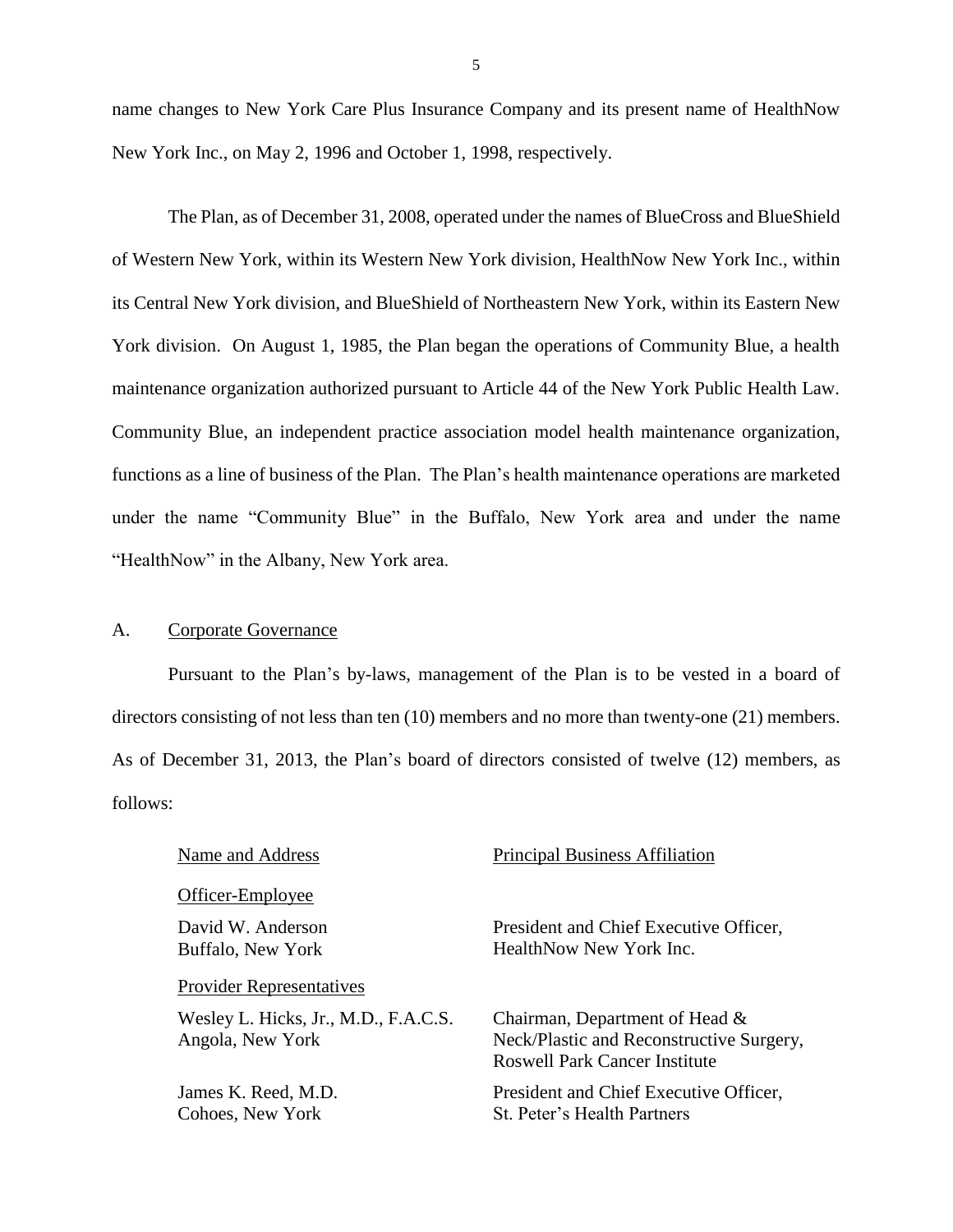### Name and Address Principal Business Affiliation

| <b>Subscriber Representatives</b>            |                                                                                      |
|----------------------------------------------|--------------------------------------------------------------------------------------|
| Donald K. Boswell<br>Williamsville, New York | President and Chief Executive Officer,<br><b>WNY Public Broadcasting Association</b> |
| Jon J. Cooper<br>East Aurora, New York       | Retired                                                                              |
| June W. Hoeflich<br>Williamsville, New York  | Retired                                                                              |
| Thomas J. Hook *<br>Frisco, Texas            | President and Chief Executive Officer,<br>Greatbatch, Inc.                           |
| <b>Public Representatives</b>                |                                                                                      |
| Gwen O. Arcara<br>Buffalo, New York          | President,<br>Executive Dimensions, Inc.                                             |
| Gene E. Burleson<br>Atlanta, Georgia         | Retired                                                                              |
| John J. Canavan<br>Ellicottville, New York   | Principal,<br>Strategic Growth Advisors, LLC                                         |
| Craig A. Duncan<br>Averill Park, New York    | Retired                                                                              |
| Dennis M. Penman<br>Orchard Park, New York   | Executive Vice President and Principal,<br>Ciminelli Real Estate Corporation         |

\* Thomas J. Hook is Chairman of HealthNow's board of directors

 The Plan's board of directors is elected at its annual membership meeting, which is held on the third Thursday of March of each year. Per an agreement with the Department, the Plan's board of directors is the same as those who are elected to the board of directors of HealthNow Systems, Inc.

 The Plan's by-law requires the board to meet at least four (4) times a year. The minutes of all meetings of the board of directors and committees thereof held during the examination period were reviewed. All such meetings were well attended, with all board members attending at least one-half of the meetings for which they were eligible to attend.

6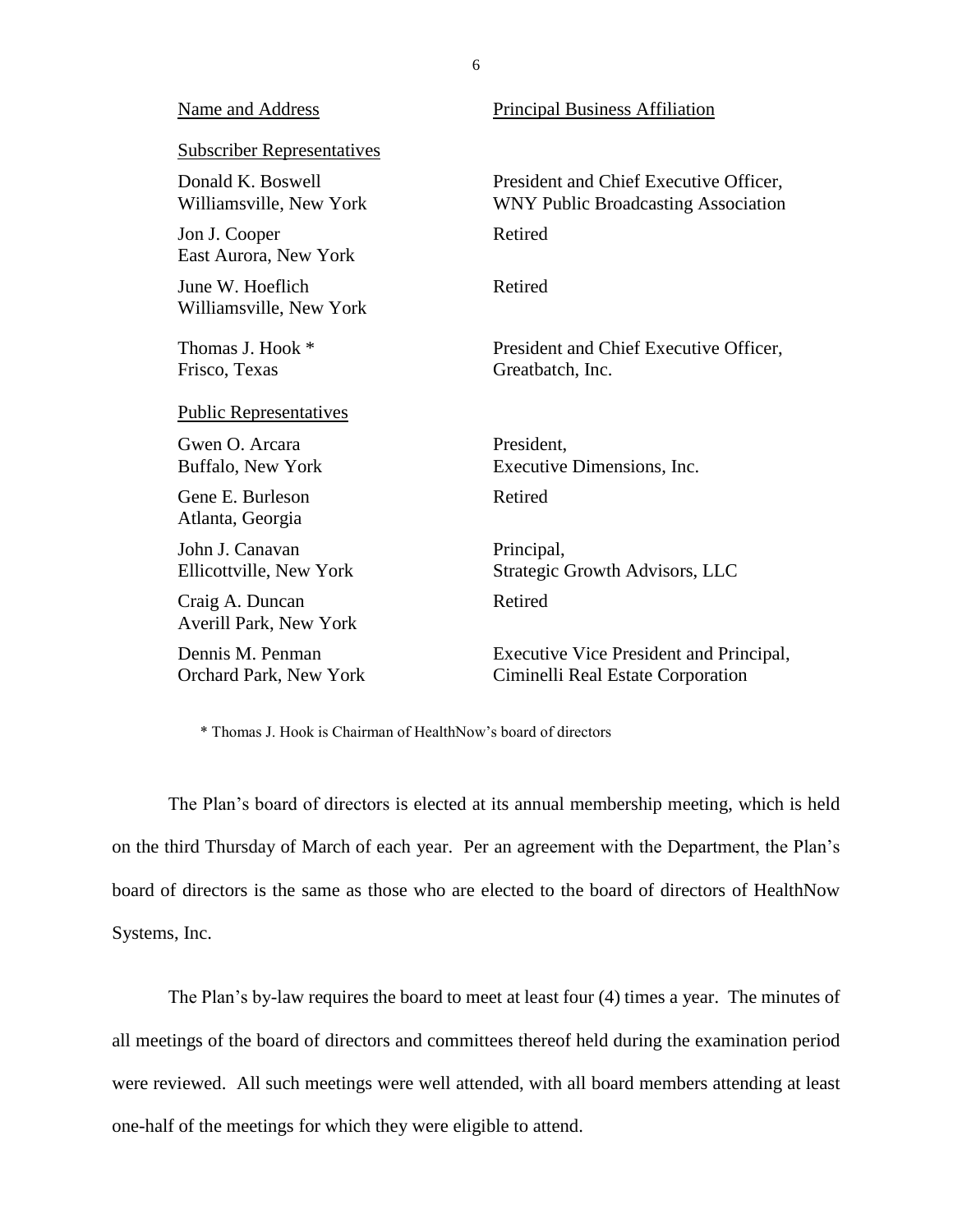Section  $4301(k)(1)(A)$  of the New York Insurance Law states in part:

- $f'(k)(1)$  Of the directors not included in the classification set forth in the preceding sentences…
	- (A) one-half in number, as nearly as possible, shall be persons covered under a contract or contracts issued by such health service, hospital service or medical expense indemnity corporation, and who are generally representative of broad segments of such covered persons…"

Article IV, Section 2(c)(i) of HealthNow's by-laws states in part:

- "(c) Of the Directors that are not either Providers or Officer/Employees;…
	- (i) one-half in number, as nearly as possible, shall be persons covered under a contract or contracts issued by the Corporation and who are generally representative of broad segments of such covered persons…"

It was noted that one of the Plan's board members included in the above listing of board members was categorized as a "Subscriber Representative", as of December 31, 2013, Such board member was an employee under one of the Plan's Administrative Services Only ("ASO") agreements with an employer group.

It is the Department's position, pursuant to Section  $4301(k)(1)(A)$  of the New York Insurance Law, that a board member categorized as a Subscriber Representative, be covered under an insured benefits contract.

 vary among employers, and do not necessarily coincide with the benefits provided under a HealthNow insured contract. Thus, there is not a unity of interest between employees covered as The benefits provided under a self-funded contract are determined by the employer, may subscribers covered under an insured contract and employees under a self-funded agreement.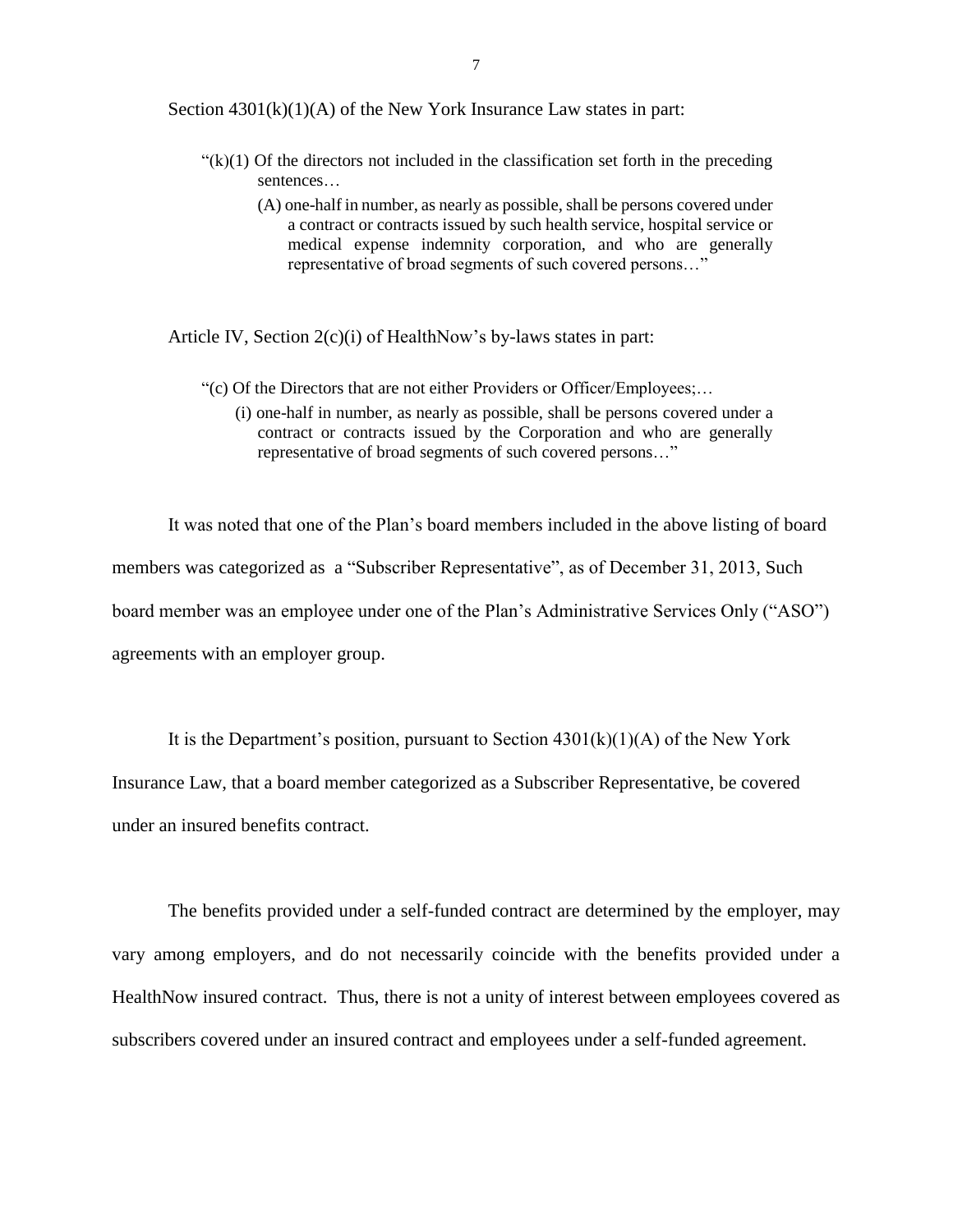It is recommended that the Plan classify only those board members who are covered under an insured contract as Subscriber Representatives in compliance with Section 4301(k)(1)(A) of the New York Insurance Law and Article IV, Section 2(c)(i) of its by-laws.

Article IV, Section 2(c)(ii) of HealthNow's by-laws further states in part:

 "…provided, that if the Corporation's combined premium volume exceeds two billion dollars annually, the Community Representatives shall also adequately represent the several geographic regions served by the Corporation."

 the following geographic regions: Western New York, Central New York and Eastern New York. The board members noted as "Public Representatives" represent the Western and Eastern New York regions but not the Central New York region, served by the Plan. As of December 31, 2013, the Plan reported \$2.5 billion in combined premium and served

 having board members noted as "Public Representatives" represent all of the geographic regions It is recommended that the Plan comply with Article IV, Section  $2(c)(ii)$  of its by-laws by served by the Plan.

The principal officers of the Plan as of December 31, 2013 were as follows:

| Name                    | Title                                                             |
|-------------------------|-------------------------------------------------------------------|
| David W. Anderson $1$   | President and Chief Executive Officer                             |
| Stephen T. Swift, CPA   | Executive Vice President and Chief Financial Officer              |
| Christopher M. Leardini | Senior Vice President,<br>Operations                              |
| Gretchen Fierle         | Senior Vice President,<br>Marketing and Communications            |
| Kenneth J. Sodaro, Esq. | Senior Vice President,<br>General Counsel and Corporate Secretary |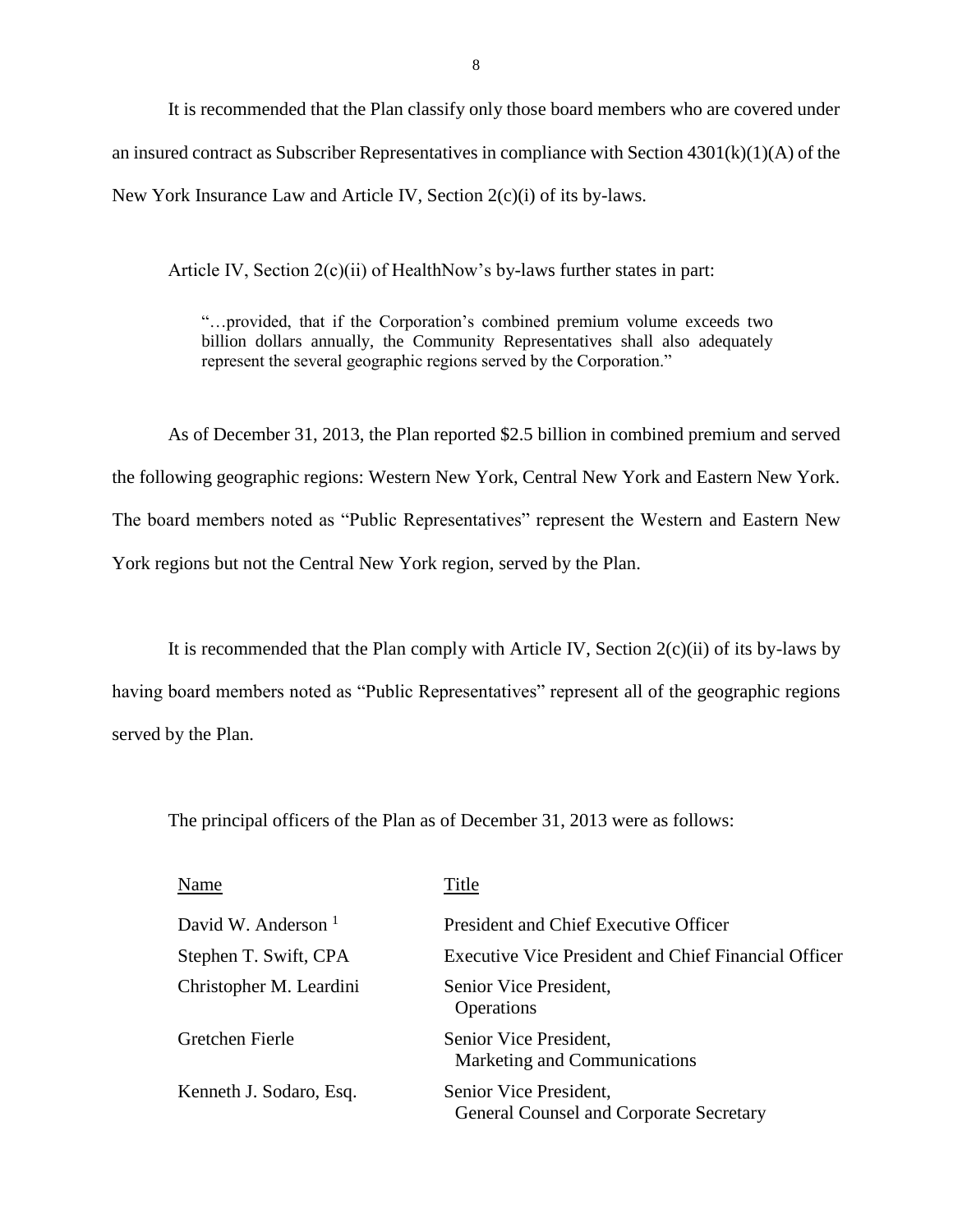| Jerry Toscano <sup>2</sup>             | Vice President and Chief Information Officer                                                |
|----------------------------------------|---------------------------------------------------------------------------------------------|
| Raghu Ram, MD <sup>3</sup>             | Vice President and Chief Medical Officer                                                    |
| Jared M. Gross, FSA, MAAA <sup>4</sup> | Vice President,<br><b>Healthcare Economics</b>                                              |
| Kerri L. Garrison                      | Vice President,<br><b>Venture Growth</b>                                                    |
| Jeffrey Martin                         | Vice President,<br>Underwriting                                                             |
| Michael G. Conroy <sup>5</sup>         | Vice President,<br>Western New York Commercial Group Accounts                               |
| Brian O'Grady <sup>6</sup>             | Vice President,<br>Northeastern New York Commercial Group Accounts                          |
| Margaret Anderson <sup>7</sup>         | Vice President,<br>HealthNow Administrative Services and<br><b>Government Program Sales</b> |
| Donald R. Ingalls                      | Vice President,<br><b>State and Federal Relations</b>                                       |
| Karen Blount, RN, PNP <sup>8</sup>     | Vice President,<br><b>Healthcare Services</b>                                               |
| Melissa S. Tucker, SPHR                | Vice President,<br><b>Human Resources</b>                                                   |

1. David W. Anderson joined HealthNow as Chief Executive Officer on July 31, 2013.

- 2. Jerry Toscano resigned effective September 19, 2014. The responsibilities of his role as Chief Information Officer were divided among two newly created positions, Chief Technology Officer and Chief Data Officer, both of which have not yet been filled as of the date of this report.
- 3. Rahgu Ram, MD resigned effective July 31, 2014. Thomas Schenk, MD, who joined HealthNow on June 30, 2014, became the new Chief Medical Officer. Dr. Schenk is also Senior Vice President.
- 4. Effective October 8, 2014, Jared M. Gross, FSA, MAAA became Senior Vice President, Enterprise Initiatives & Analytics.
- 5. Michael G. Conroy resigned effective October 8, 2014. The responsibilities of his role were assumed by David Busch, Senior Vice President & Chief Sales Officer, who joined HealthNow on July 28, 2014.
- 6. Brian O'Grady resigned effective February 28, 2014. The responsibilities of his role were assumed between Kirk Panneton, MD, Regional Executive & Medical Director of Blue Shield of Northeastern New York, who joined HealthNow on February 23, 2014, and Shelly Marcantonio, Director, New Sales and Account Retention of Blue Shield of Northeastern New York, who joined HealthNow on March 23, 2014.
- 7. Margaret Anderson resigned effective August 18, 2014 and was replaced by Christopher M. Moyer on October 19, 2014. Mr. Moyer assumed the responsibilities of HealthNow assumed by David Busch, Senior Vice President & Chief Sales Officer. Administrative Services, while the responsibilities of Government Program Sales were

9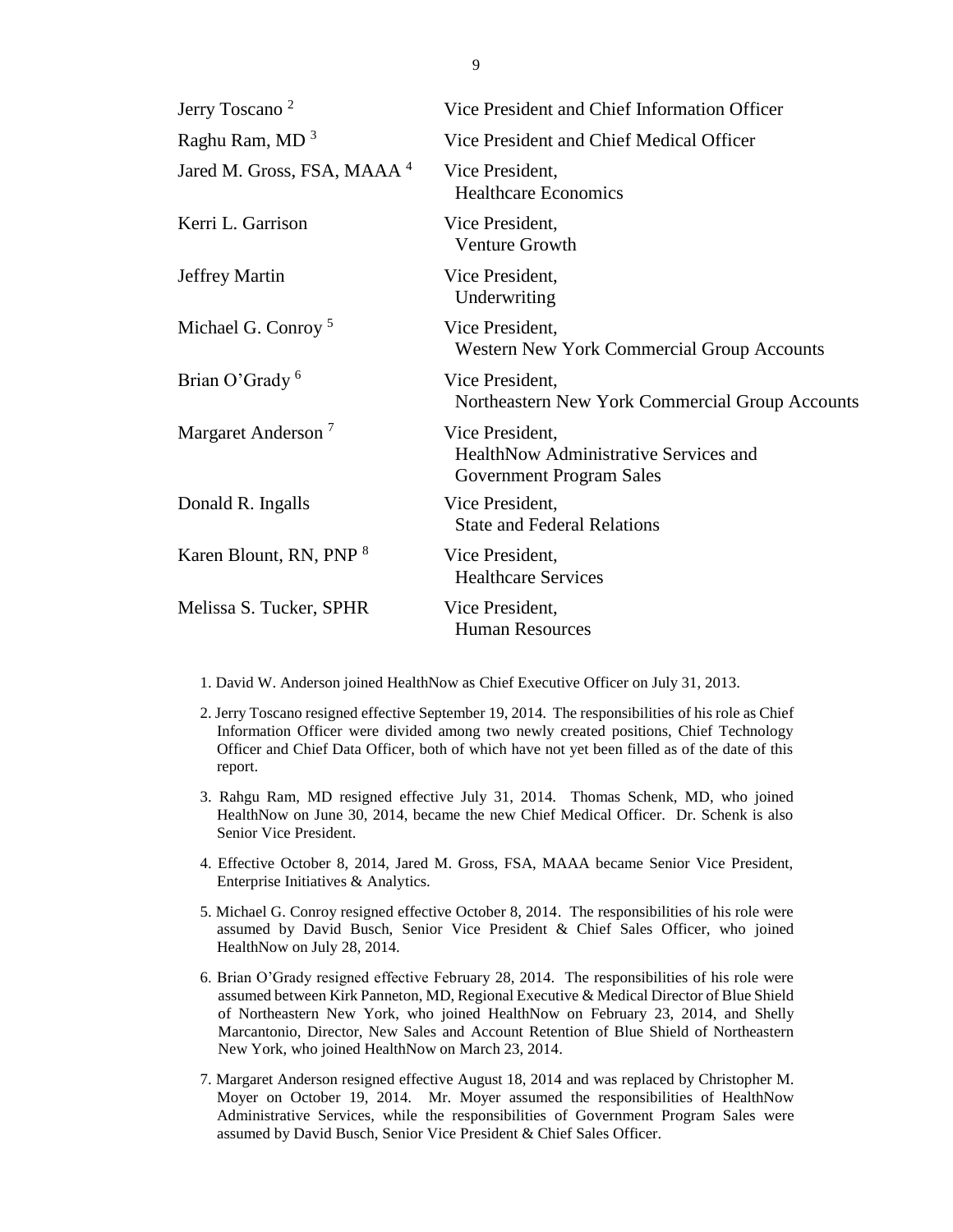8. Karen Blount resigned effective May 2, 2014, and her department, Healthcare Services, was divided into two separate units based on function, where 69% of the employees of the former Healthcare Services department were moved to the Chief Medical Office, headed by Thomas Schenk, MD, Senior Vice President & Chief Medical Officer, and 31% of the remaining employees were moved to Network Operations, headed by Ronald Mornelli, who joined HealthNow on April 10, 2014 as Senior Vice President & Chief Network Officer.

### B. Territory and Plan of Operation

At December 31, 2013, the Plan was authorized to transact business in thirty-two (32)

upstate counties of New York State. The Plan currently operates four divisions as follows:

### Buffalo Division

The Buffalo division, doing business as BlueCross and BlueShield of Western New York,

conducted business within the following eight (8) counties of New York State:

| Allegany | Cattaraugus | Chautauqua | Erie    |
|----------|-------------|------------|---------|
| Genesee  | Niagara     | Orleans    | Wyoming |

### Albany Division

 business within the following thirteen (13) counties of New York State: The Albany division, doing business as BlueShield of Northeastern New York, conducted

| Albany    | Clinton    | Columbia   | Essex    | Fulton      |
|-----------|------------|------------|----------|-------------|
| Greene    | Montgomery | Rensselaer | Saratoga | Schenectady |
| Schoharie | Warren     | Washington |          |             |

 The Albany division was acquired by the Plan through the merger with Whole Health Insurance Network Inc. on December 30, 1992.

### Central New York Division

The Central New York division, doing business as HealthNow, operates in the following eleven (11) counties of New York State: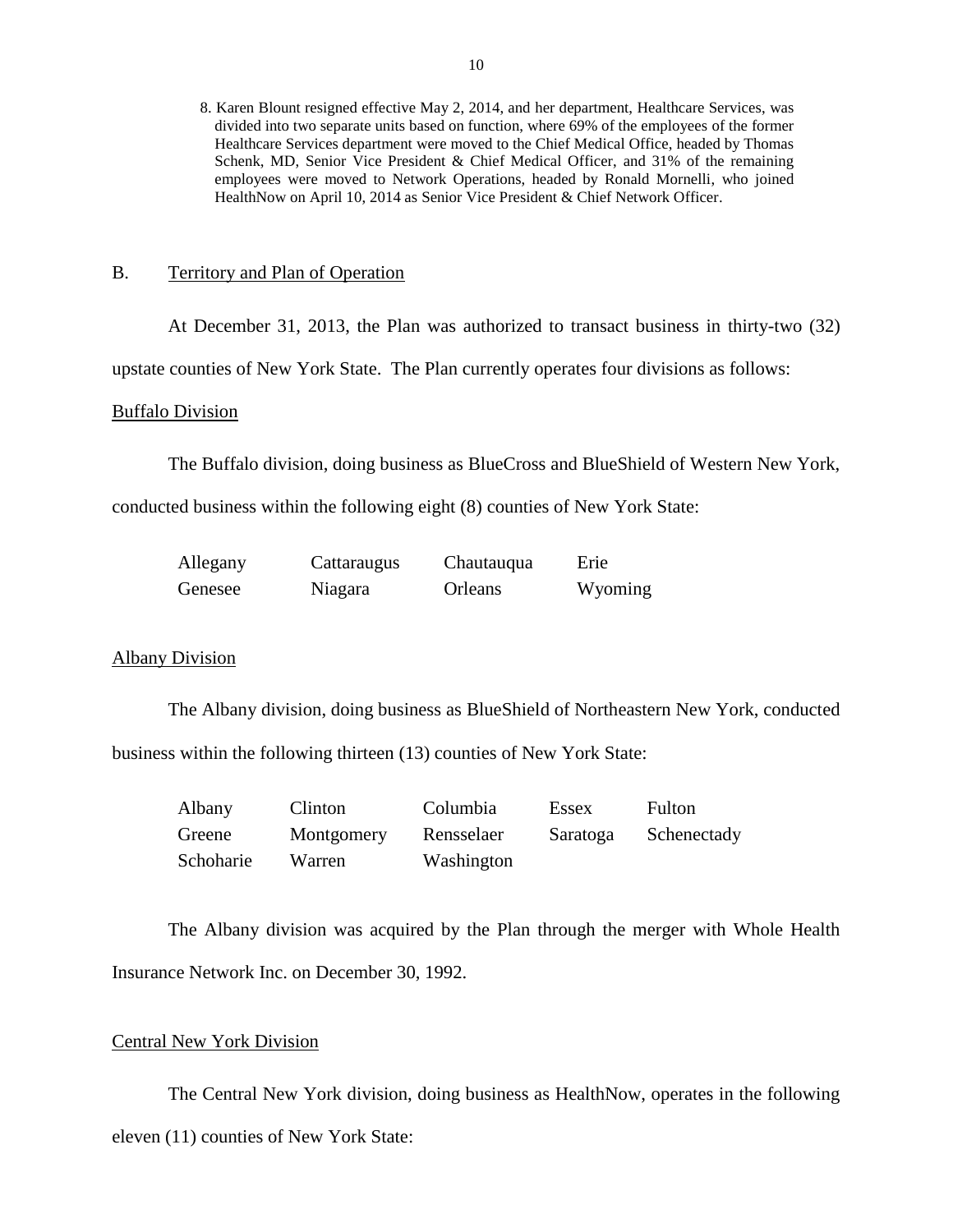| Cayuga   | Chemung | Cortland | Livingston | Monroe   |
|----------|---------|----------|------------|----------|
| Onondaga | Ontario | Oswego   | Schuyler   | Tompkins |
| Wayne    |         |          |            |          |

### Binghamton Division

 The Plan operates the Upstate Medical Division in Binghamton, New York. This division, acquired through the merger with Whole Health Insurance Network Inc., is used solely for the administration of the Plan's Medicare Part B contract. In accordance with a contract with the Centers for Medicare & Medicaid Services, the Plan processes Medicare Part B claims for administrative costs, in accordance with certain guidelines, in connection with this program. Medicare recipients in forty-five (45) counties of New York State. The Plan is reimbursed for all

 The following table displays HealthNow's net admitted assets, surplus, net premium income and net income during the period under examination:

|      | <b>Net Admitted Assets</b> | Surplus   | Net Premium Income | Net Income |
|------|----------------------------|-----------|--------------------|------------|
| 2009 | 896,604                    | \$546,244 | \$2,444,886        | \$62,034   |
| 2010 | \$945,559                  | \$567,555 | \$2,403,102        | \$52,693   |
| 2011 | \$982,962                  | \$528,908 | \$2,408,987        | $$3,942*$  |
| 2012 | \$1,010,305                | \$556,755 | \$2,471,169        | \$22,983   |
| 2013 | \$1,009,521                | \$591,700 | \$2,479,438        | \$31,729   |

Note: in thousands

 \* The Plan's net income decreased significantly from \$52.7 million in 2010 to \$3.9 million in 2011, a \$48.8 million or 92.6% decrease. This was primarily due to decreases in comprehensive, prescription drugs and government programs line of business related to the Albany and Buffalo divisions.

 Effective October 1, 2012, BlueShield of Northeastern New York discontinued two (2) small group indemnity products, affecting 20 small groups and 76 insureds in the following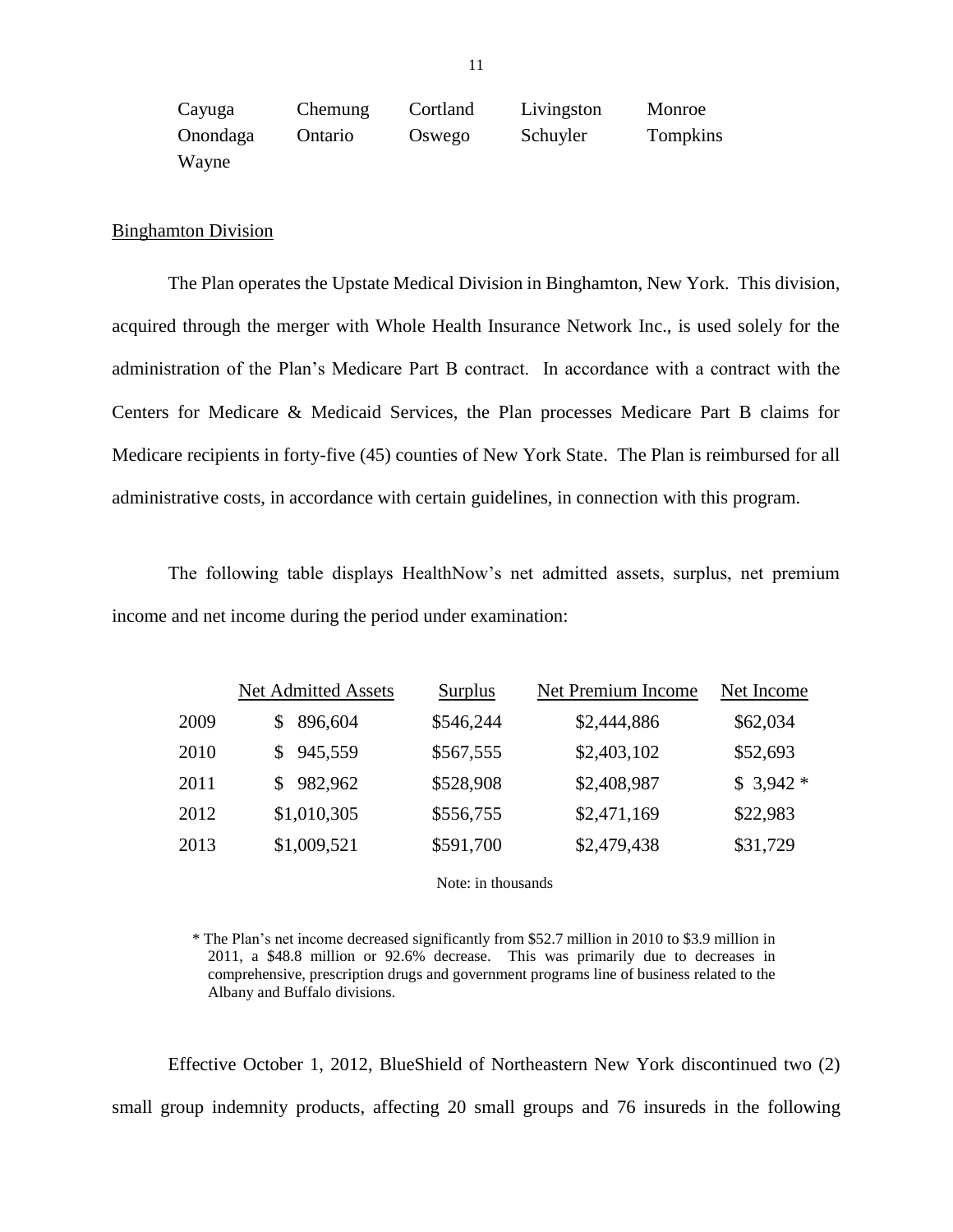Rensselaer, Saratoga, Schenectady, Warren and Washington. counties of New York State: Albany, Clinton, Columbia, Essex, Fulton, Greene, Montgomery,

 Effective December 1, 2012, HealthNow discontinued two (2) small group indemnity products, affecting 3 small groups and 8 insureds in the following counties of New York State: Duchess, Orange, Putnam, Sullivan and Ulster.

 Effective January 1, 2013, BlueCross BlueShield of Western New York discontinued one (1) small group product, affecting 32 small groups and 149 insureds in the following counties in New York State: Allegany, Cattaraugus, Chautauqua, Erie, Genesee, Niagara, Orleans and Wyoming.

 Effective January 1, 2013, BlueShield of Northeastern New York discontinued six (6) small group products, affecting 1,202 small groups and 8,126 insureds in the following counties of New York State: Albany, Clinton, Columbia, Essex, Fulton, Greene, Montgomery, Rensselaer, Saratoga, Schenectady, Warren and Washington.

Policyholders were supplied with information regarding available replacement coverage.

 Effective July 1, 2013, the New York State Department of Health amended HealthNow's Health Plus, and Medicaid Managed Care Programs were removed from two (2) New York State Health Maintenance Organization Certificate of Authority, whereby Child Health Plus, Family counties, Genesee and Niagara.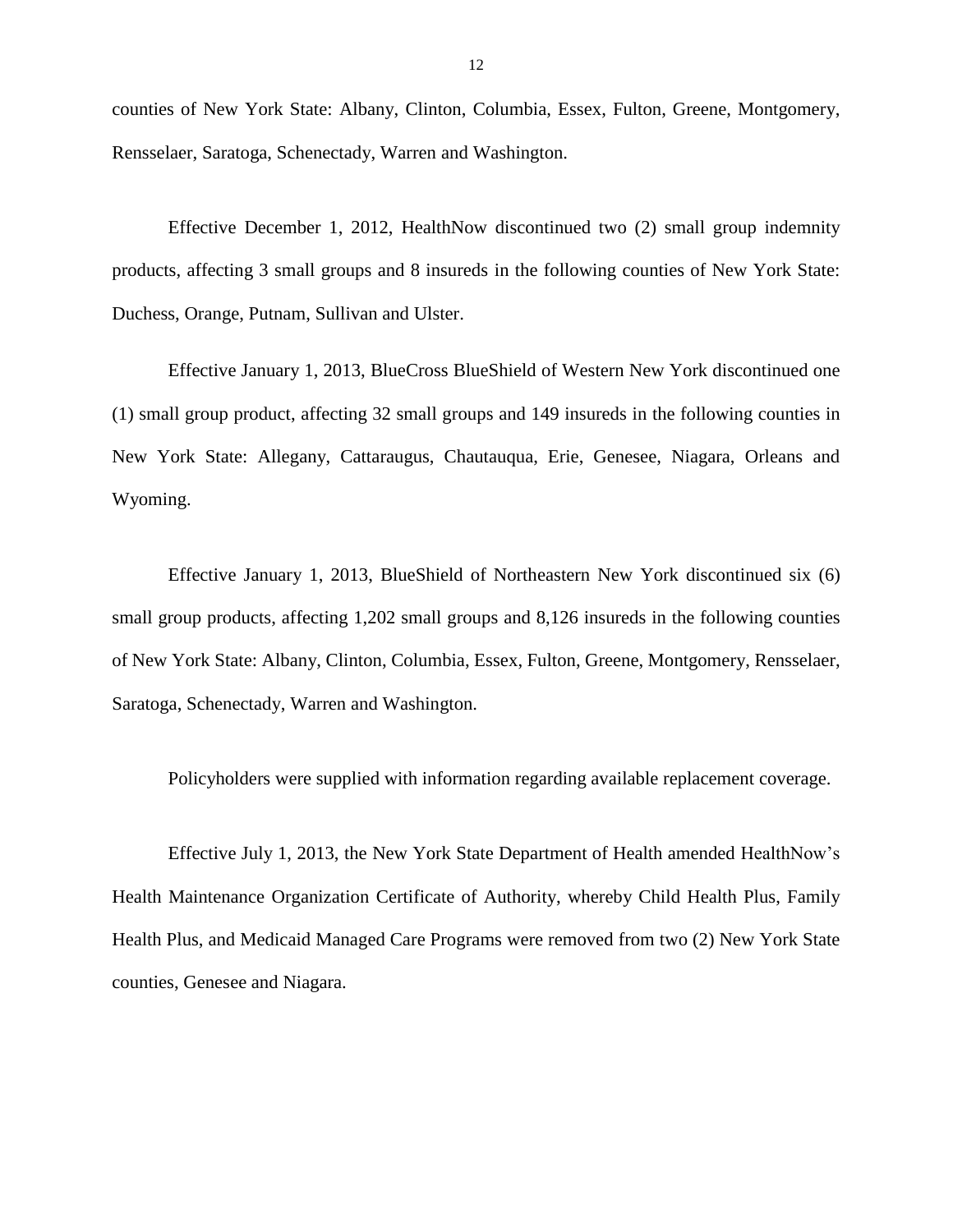### C. Holding Company System

 The structure of the Plan's holding company system, as of December 31, 2013, was as follows:



 Note: In the prior report on examination, the HealthNow Foundation, d/b/a the Foundation for Healthy Living (the "Foundation"), was a wholly-owned subsidiary of HealthNow Holdings, Inc. The Foundation, a New York non-profit corporation organized exclusively for charitable purposes, was dissolved effective January 24, 2012.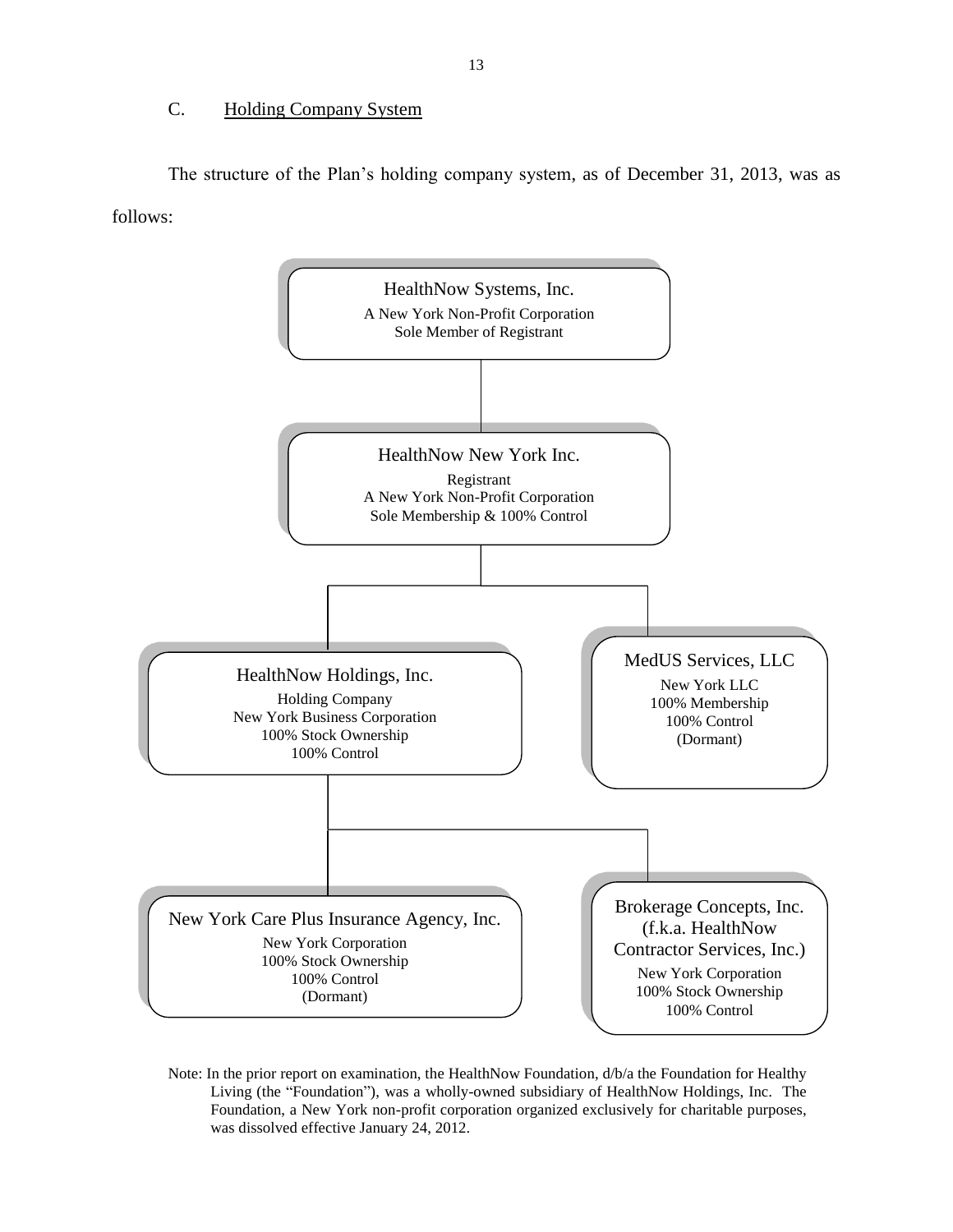As a member of a holding company system, HealthNow is required to file registration statements pursuant to the requirements of Section 1503 of the New York Insurance Law and Insurance Regulation No. 52 (11 NYCRR 80). All pertinent filings made regarding the aforementioned statutes during the examination period were reviewed and no problem areas were encountered.

The following is a description of the Plan's affiliations as of December 31, 2013:

### HealthNow Systems, Inc. (formerly New York Care Plus Holding Company, Inc.)

 On March 15, 1996, the Plan received approval from the Department to form a holding company pursuant to Section 1506 of the New York Insurance Law. The corporation was formed under Section 102(a)(5) of the New York Not-for-Profit Corporation Law for the purpose of acting as a holding company. HealthNow Systems, Inc., through amendments of the by-laws of HealthNow New York Inc. (formerly New York Care Plus Insurance Company, Inc.), became the sole member of the Plan.

In accordance with Article IV, Section 2(b) of the Plan's by-laws, the members of the board of directors of HealthNow New York Inc. are identical to the board of directors of HealthNow Systems, Inc.

### HealthNow Holdings, Inc. ("HHI")

 HHI is a holding company operating pursuant to Section 1704(a) of the New York Business for New York Care Plus Insurance Agency, Inc. and Brokerage Concepts, Inc. Corporation Law. It is a wholly-owned subsidiary of the Plan and operates as a holding company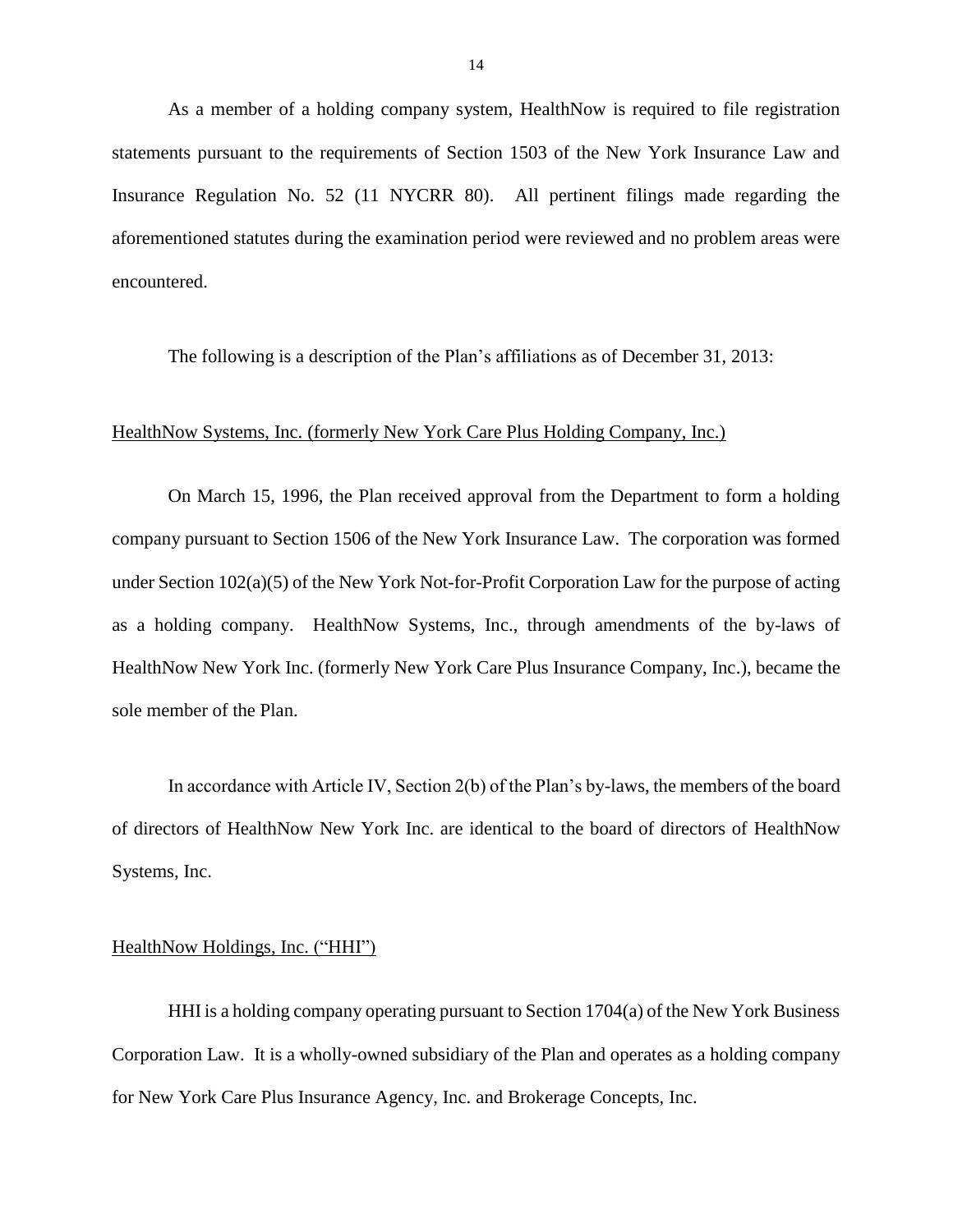### MedUS Services, LLC ("MedUS")

 MedUS, a wholly-owned subsidiary of HHI, was formed to administer Medicare Part B fee-for-service business within forty-five (45) upstate counties of New York State. Effective terminated. That same year, HealthNow made the business decision to discontinue the operations of this subsidiary. As of December 31, 2013, MedUS remained dormant. September 1, 2008, MedUS began administering the fee-for-service business as a subcontractor for National Government Services ("NGS"). On September 1, 2009, MedUS's contract with NGS

### New York Care Plus Insurance Agency, Inc. ("NYCPIA")

 This wholly-owned subsidiary previously solicited business for HealthNow and other products and services, such as health and life insurance, long-term care and disability insurance, other consumer-oriented insurance or healthcare financing lines, and stop-loss offerings. In 2005, HealthNow made the business decision to cease business operations of this subsidiary. As of December 31, 2013, NYCPIA remained dormant.

### Brokerage Concepts, Inc. ("BCI")

 BCI, located in Bluebell, Pennsylvania, was acquired by HealthNow, on December 1, 2006, for the total price of \$38,066,608, consisting of an initial purchase price of \$23,999,524, plus additional subsequent payments of \$6,500,000 and \$7,567,084, during 2007 and 2008 respectively, based upon the achievement of certain revenue targets achieved by BCI. BCI recognized these additional purchase price considerations as additional goodwill and as additional paid-in capital. Such acquisition was approved by the Department on October 30, 2006.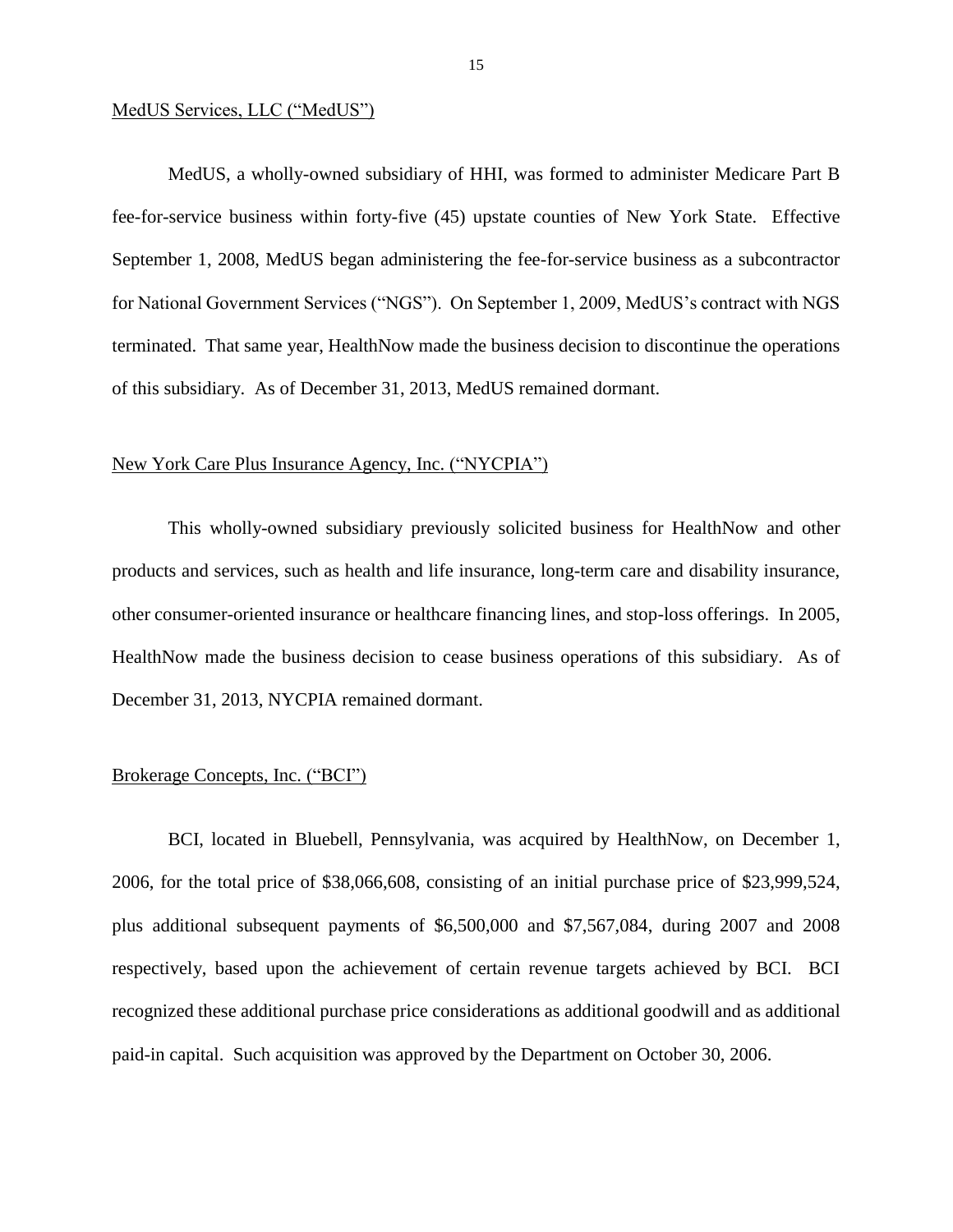BCI provides benefit consulting for fully insured and self-funded benefit plans, third-party claims processing of medical and related claims processes and administration of self-funded plans, groups. BCI also provides HealthNow with administrative and operational services relative to and operates as a broker with regard to health, life, dental, vision, disability and annuity products, as well as providing other managed care services, including utilization services to self-funded HealthNow's self-insured (ASO) business.

 In HealthNow's 2013 Annual Statement, Schedule D, Part 2 – Section 2 showed the year *Book/Adjusted Carrying Value* and *Fair Value* of \$5,440,687. In 2013, HealthNow made no capital contributions to BCI. From 2009 through 2013, more than 20% of BCI's revenue came from HealthNow, as payment for processing services. As of December 31, 2013, BCI reported a net gain of \$1,879,535. *Book/Adjusted Carrying Value* and *Fair Value* of BCI's common stock as \$7,234,919 (*Actual Cost*  \$23,998,524), and an *Unrealized Valuation Increase* of \$1,794,232, when compared to the prior

 The Plan engaged Deloitte & Touché LLP, their external auditor, to review the methodology and underlying assumptions used to valuate BCI and determine whether the current  Accounting Principles No. 97, paragraph 8(b)(iii) of the NAIC *Accounting Practices and Procedures Manual*, Deloitte & Touché LLP determined that the Plan's valuation of BCI, the GAAP equity method, was appropriately reported as of December 31, 2013. valuation methodology provides the most accurate results. Based on Statement of Statutory

 The following is a description of the inter-company agreements in effect as of the examination date: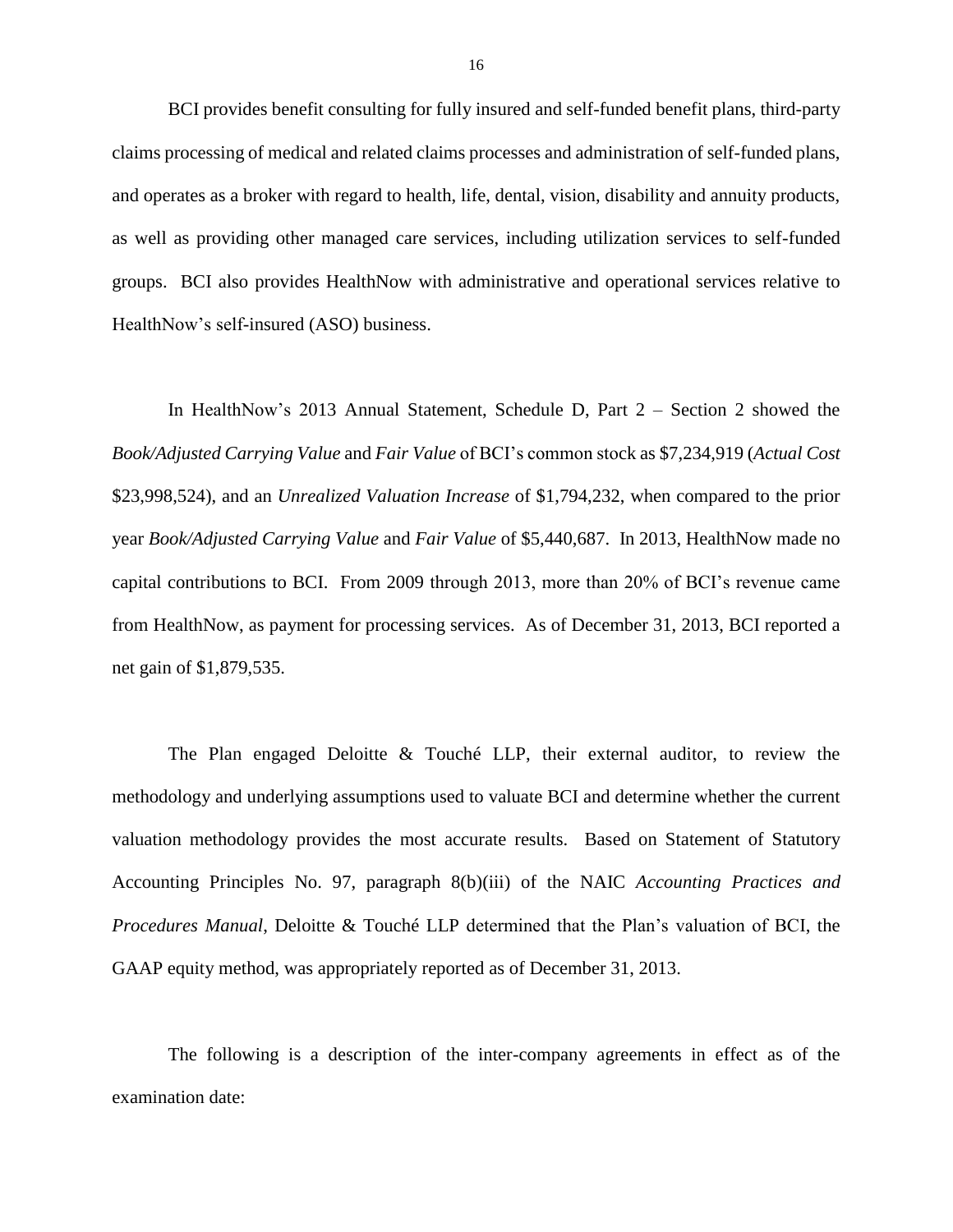### Tax Allocation Agreement

 This agreement, made between HealthNow Systems, Inc., HealthNow New York Inc., HealthNow Holdings, Inc., Brokerage Concepts, Inc. and MedUS Services, LLC, provided for a federal income tax allocation methodology, which was in compliance with Department Circular Letter No. 33 (1979). This agreement was approved by the Department.

### Administrative Services Agreement between HealthNow and Brokerage Concepts, Inc.

 This agreement, made between HealthNow New York Inc. and Brokerage Concepts, Inc., provided for HealthNow to provide specified administrative services, including legal, internal audit, office space, and human resources to Brokerage Concepts, Inc., and for Brokerage Concepts, Inc. to provide third-party administration services relative to HealthNow's ASO business.

 Fees relative to services provided by HealthNow to Brokerage Concepts, Inc. were made on a cost basis, which included an allocation methodology for shared expenses. Such payment methodology was based on a "no-gain" and "no-loss" basis. For services provided by Brokerage Concepts, Inc. to HealthNow, such payments were made according to agreed upon fees for individual tasks. This agreement was approved by the Department on April 11, 2013.

### Employee Lease Agreement between HealthNow and Brokerage Concepts, Inc.

 provided for HealthNow New York Inc. to lease twelve (12) of its employees, qualified to provide comprehensive care management services, to Brokerage Concepts, Inc. This agreement was This agreement, made between HealthNow New York Inc. and Brokerage Concepts, Inc., approved by the Department on July 2, 2014.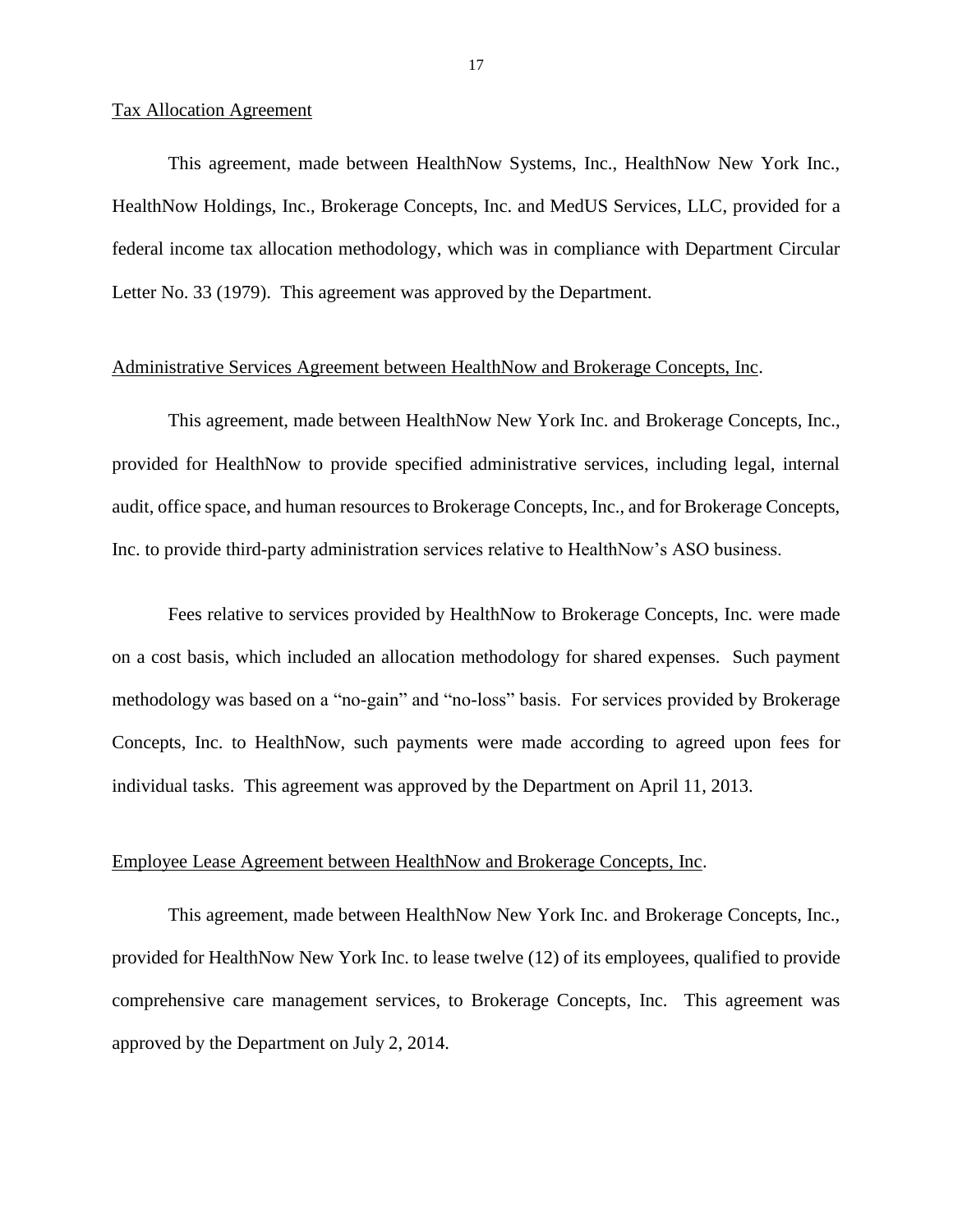This agreement, made between HealthNow New York Inc. and MedUS Services, LLC, provided for HealthNow to provide certain data processing, purchasing, finance, legal, accounting, payroll, human resources, and other similar administrative services to MedUS Services, LLC, and Services, Centers for Medicare and Medicaid Services to act as a durable medical equipment regional carrier and a Medicare Part B services carrier for Upstate New York. for MedUS Services, LLC to accept and assume portions of HealthNow's government contracting business, which includes certain contracts with the U.S. Department of Health and Human

 Fees relative to services provided by HealthNow to MedUS Services, LLC were made on a cost basis, which included an allocation methodology for shared expenses. Such payment methodology was based on a "no-gain" and "no-loss" basis. For services provided by MedUS Services, LLC to HealthNow, such payments were made according to agreed upon fees for individual tasks. This agreement was approved by the Department on September 20, 2005.

### D. Reinsurance

The Plan did not assume or cede any reinsurance during the examination period.

### E. Significant Operating Ratios

 The underwriting ratios presented below are on an earned-incurred basis and encompass the five-year period covered by this examination:

|                                     | <b>Amounts</b>   | Ratios  |
|-------------------------------------|------------------|---------|
| Total hospital and medical expenses | \$10,875,750,048 | 89.39%  |
| Claim adjustment expenses           | 277,391,746      | 2.28%   |
| General administrative expenses     | 956,623,617      | 7.86%   |
| Net underwriting gain               | 56,589,005       | 0.47%   |
| Premiums earned                     | \$12,166,354,416 | 100.00% |

Administrative Services Agreement between HealthNow and MedUS Services, LLC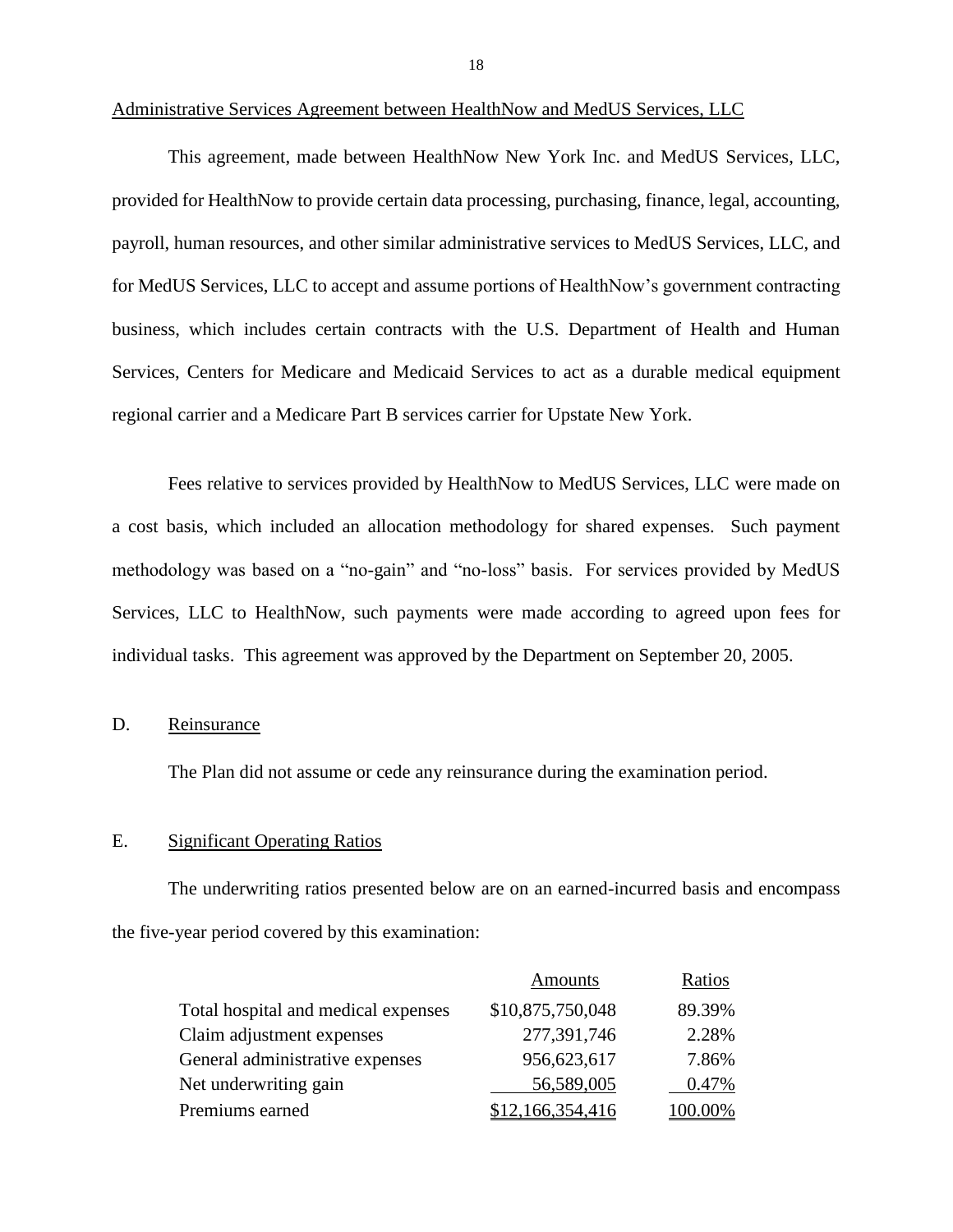As of December 31, 2013, the Plan's total adjusted surplus was \$591,700,002. This amount was well above the Plan's authorized control level risk-based capital of \$88,904,417. The 2013 risk-based capital ratio was 665.5%.

### F. Internal Audit Department ("IAD")

 Effective June 21, 2011, the Plan outsourced its internal audit function to Freed Maxick CPAs, P.C. ("Freed Maxick"), which has the task of assessing the internal control structure and reviewing and testing financial and operational controls and processes established by HealthNow's management. In addition, the Plan has an audit committee to assist the board of directors in fulfilling its oversight responsibilities relative to the Plan's financial reporting, internal controls, and audit process.

 A review of the Plan's IAD procedures by the Department's Internal Controls and Audit audit charter and manual, the development of the annual audit plan, the documentation of audit Examinations Unit noted certain opportunities for improvement relative to updating the internal work, the reporting of audit findings and the tracking of outstanding issues.

### Independence of the Internal Audit function – Organization Structure

 Through review of the organization charts, charters, audit committee materials and discussion with Freed Maxick, it was noted that the IAD was aligned under the direct supervision of the Chief Risk Officer , who in turn reported to the President and Chief Executive Officer and simultaneously reported on an informal basis to the audit committee. Freed Maxick acted in the role of chief audit executive leading the internal audit function and interacted directly with the audit committee.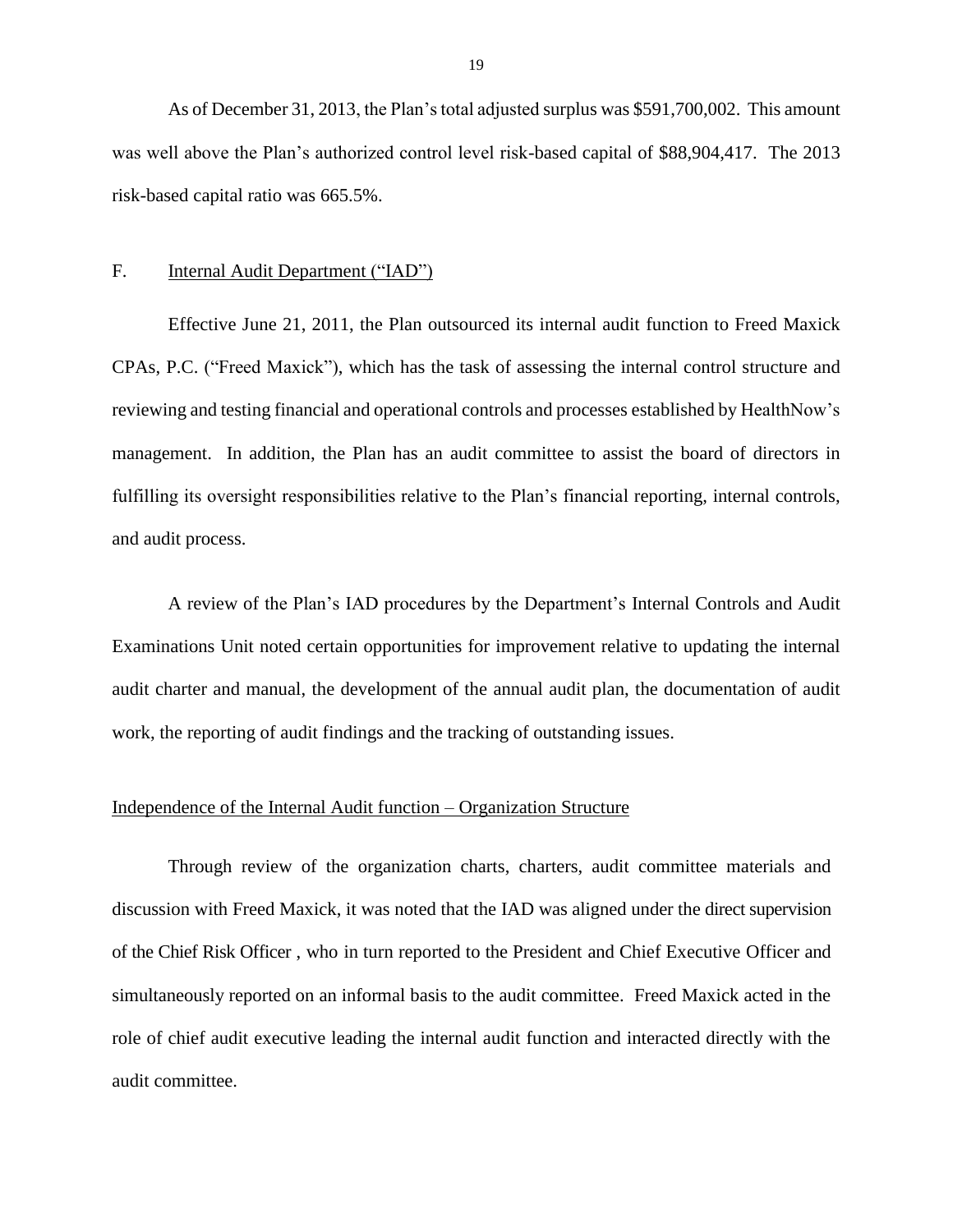The importance of both independence and an audit committee's active involvement within the internal audit function are a widely supported position (best practice) throughout the audit listed on the website of the IIA: industry, including the Institute of Internal Auditors ("IIA"). Below is the relevant guidance, as

> management but is also expected to review the conduct of management which can  *management is necessary for the auditor to objectively assess management's action, but the internal auditor's dependence on management for employment is very clear; and to maintain objectivity, internal auditors should have no personal or professional involvement with or allegiance to the area being audited; and should "The internal auditor occupies a unique position, he or she is employed by create significant tension since the internal auditor's independence from maintain an un-biased and impartial mindset in regard to all engagements.*

> *A critical activity of the audit committee is to be involved in the hiring of the Chief Audit Executive ("CAE") of the organization. Because the CAE reports to the audit committee, the committee should be responsible for ensuring that the CAE receives*  fair and timely performance reviews. The audit committee should have an active  *role in determining the annual salary adjustment for the CAE. The audit committee should be the decision-making party in any decision to terminate the CAE."*

 The IIA's guidance on the standard of independence of the internal audit function recommends that the chief audit executive be aligned under the direct supervision of the audit committee, with administrative reporting to the management of the Plan.

 It is recommended that the Plan adhere to the guidance promulgated under the Institute of Internal Auditors' International Standards for the Professional Practice of Internal Auditing by ensuring that its internal audit department is aligned under the direct supervision of the audit committee, with administrative reporting to the Plan's management.

It is recommended that the Plan update its relevant charters to reflect the direct functional reporting line to the audit committee and administrative reporting line to management.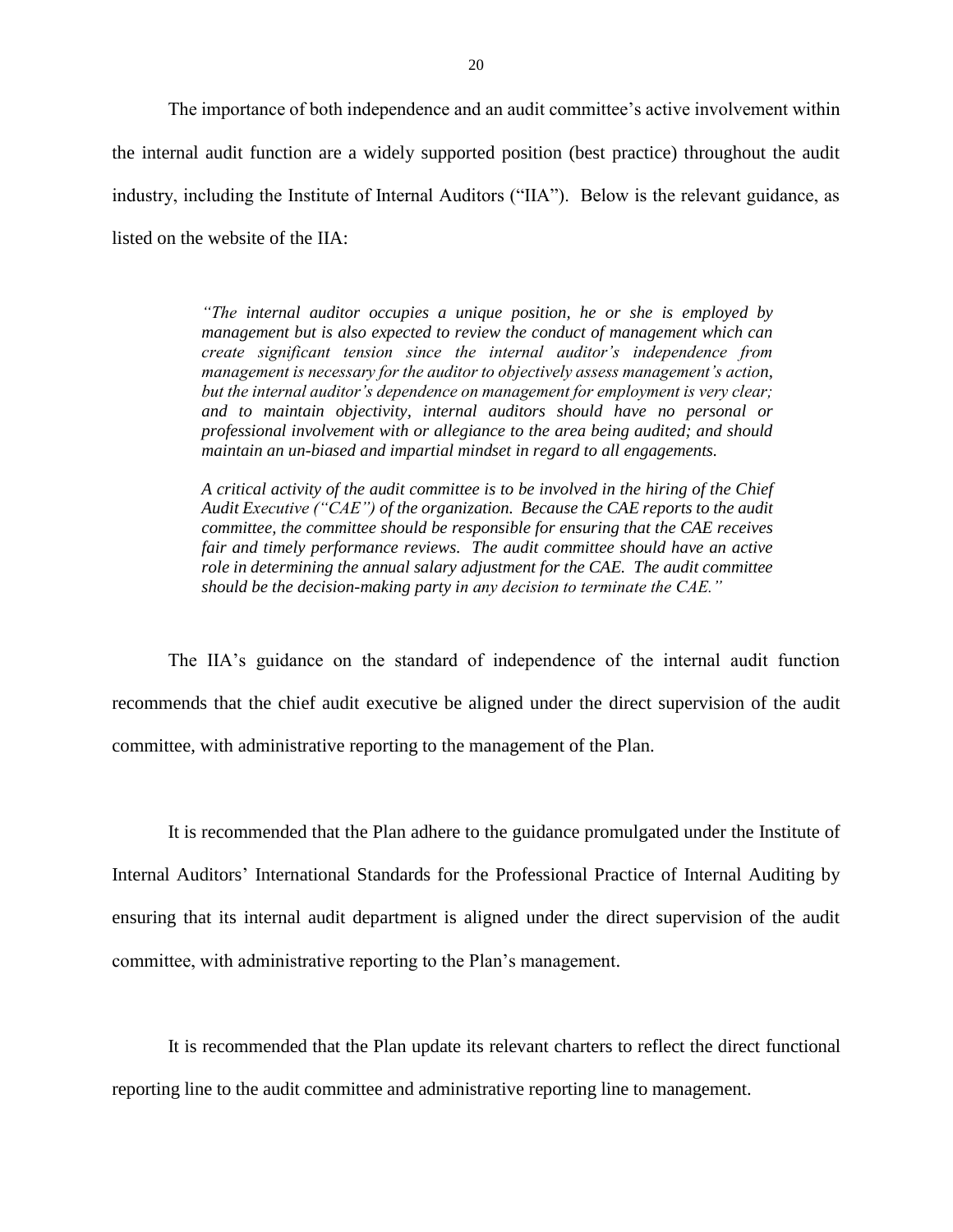It should also be noted that the contract with Freed Maxick was signed by the Chief Risk Officer. While the selection of Freed Maxick was properly vetted through the audit committee, it is recommended, and the Plan has acknowledged, that a best practice would be for such contracts to be signed by the chair of the audit committee.

### Oversight Over the Internal Audit Function

 The Institute of Internal Auditors' International Standards for the Professional Practice of Internal Auditing, Standard 2070 – External Service Provider and Organizational Responsibility for Internal Auditing states:

> "When an external service provider serves as the internal audit activity, the provider  *must make the organization aware that the organization has the responsibility for maintaining an effective internal audit activity."*

 Although the Plan may outsource internal audit, management is aware that the Plan is responsible for overseeing and maintaining the internal audit function.

 The Institute of Internal Auditors' International Standards for the Professional Practice of Internal Auditing, Standard 2040 – Policies and Procedures states:

> *"The chief audit executive must establish policies and procedures to guide the internal audit activity."*

 While HealthNow does have an internal audit manual, the procedures contained therein were not always followed by Freed Maxick. The Plan acknowledged that the manual needs to be updated. Taken together, the internal audit manual and internal audit charter should facilitate the audit committee's understanding of the following: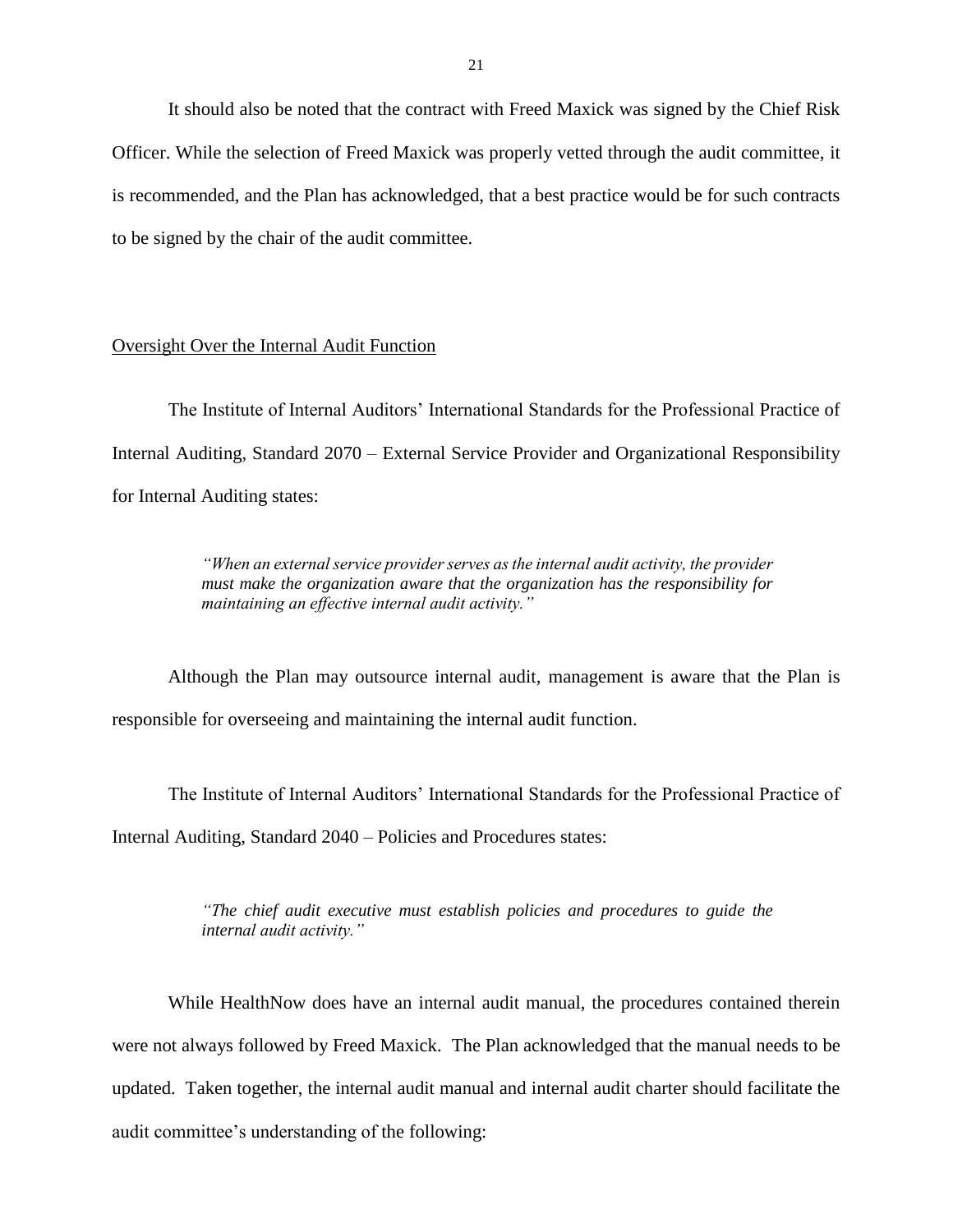- The risk assessment methodology used in the development of the audit plan.
- The process for documenting internal audit work for individual engagements.
- The process employed for reporting the results of audit work.
- The process for tracking, monitoring and periodic reporting of open issues.

 Further, the Institute of Internal Auditors' International Standards for the Professional Practice of Internal Auditing, Standard 1300 – Quality Assurance and Improvement Program states:

### *"The chief audit executive must develop and maintain a quality assurance and improvement program that covers all aspects of the internal audit activity."*

 It is recommended that the Plan review the work performed by Freed Maxick and on an annual basis prepare a report on the results of the audit work for the audit committee's review.

 As a best practice, it is further recommended that the Plan perform, on at least an annual such a review to assist the audit committee in assessing the quality and effectiveness of the work performed by Freed Maxick. performed by Freed Maxick.<br>Internal Audit Independence – Objectivity basis, a quality assurance and improvement program review of the internal audit function and use

 The Rules of Conduct of The Institute of Internal Auditors' Code of Ethics, Section 2.1 states that internal auditors:

 *"shall not participate in any activity or relationship that may impair or be presumed to impair their unbiased assessment."*

 The Institute of Internal Auditors' International Standards for the Professional Practice of Internal Auditing, Standard 1120 – Individual Objectivity states: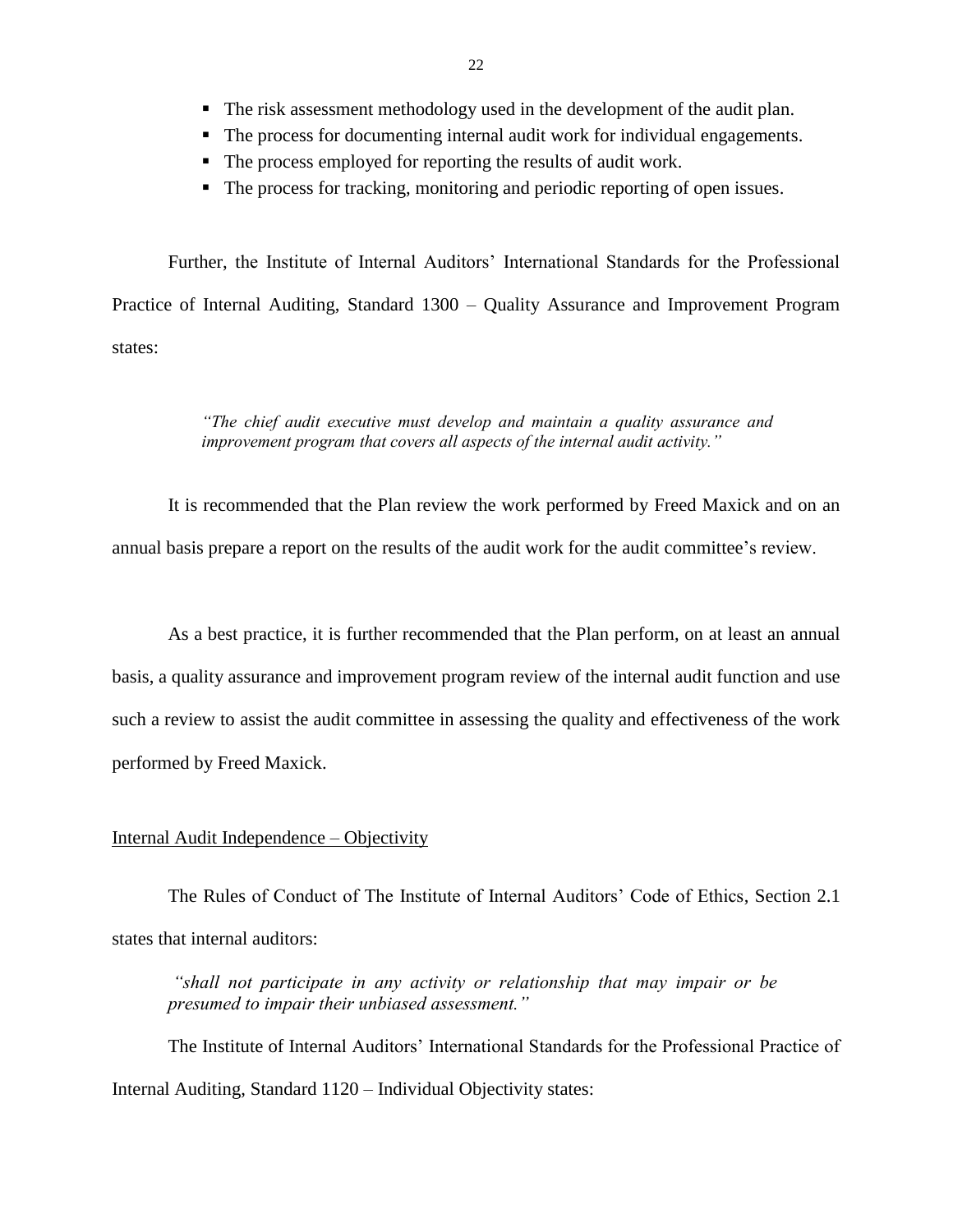*"Internal auditors must have an impartial, unbiased attitude and avoid any conflict of interest."*

Furthermore, IIA's Standard 1130.A1 – Impairment to Independence or Objectivity states:

 *"Internal auditors must refrain from assessing specific operations for which they were previously responsible."*

 The examiner noted that Freed Maxick, engaged to act as the internal audit function for the Plan, was also engaged to provide consulting services relating to enterprise risk management ("ERM"). Furthermore, it was noted that certain internal audit activities performed by internal audit were business advisory engagements intended to add value and improve the Plan's processes and controls, without assuming management responsibilities.

 It is recommended that, if it is the intention of the Plan to continue to use an outside firm to provide consulting services relating to ERM, that such outside firm be independent of an outside firm that provides internal audit functions on behalf of the Plan.<br>Internal Audit Charter

 The examiner reviewed the Plan's internal audit department charter and audit committee charter and noted the following:

- The Plan's audit committee's charter did not clearly state that one of the main purposes of the audit committee is the oversight of the internal audit function.
- The Plan's internal audit department charter indicated that all reports, submissions and communications to the board of directors shall be through the Chief Risk Officer, which could have the potential to restrict the independence of the internal audit function.

 The Institute of Internal Auditors' International Standards for the Professional Practice of Internal Auditing, Standard 1000 – Purpose, Authority, and Responsibility states: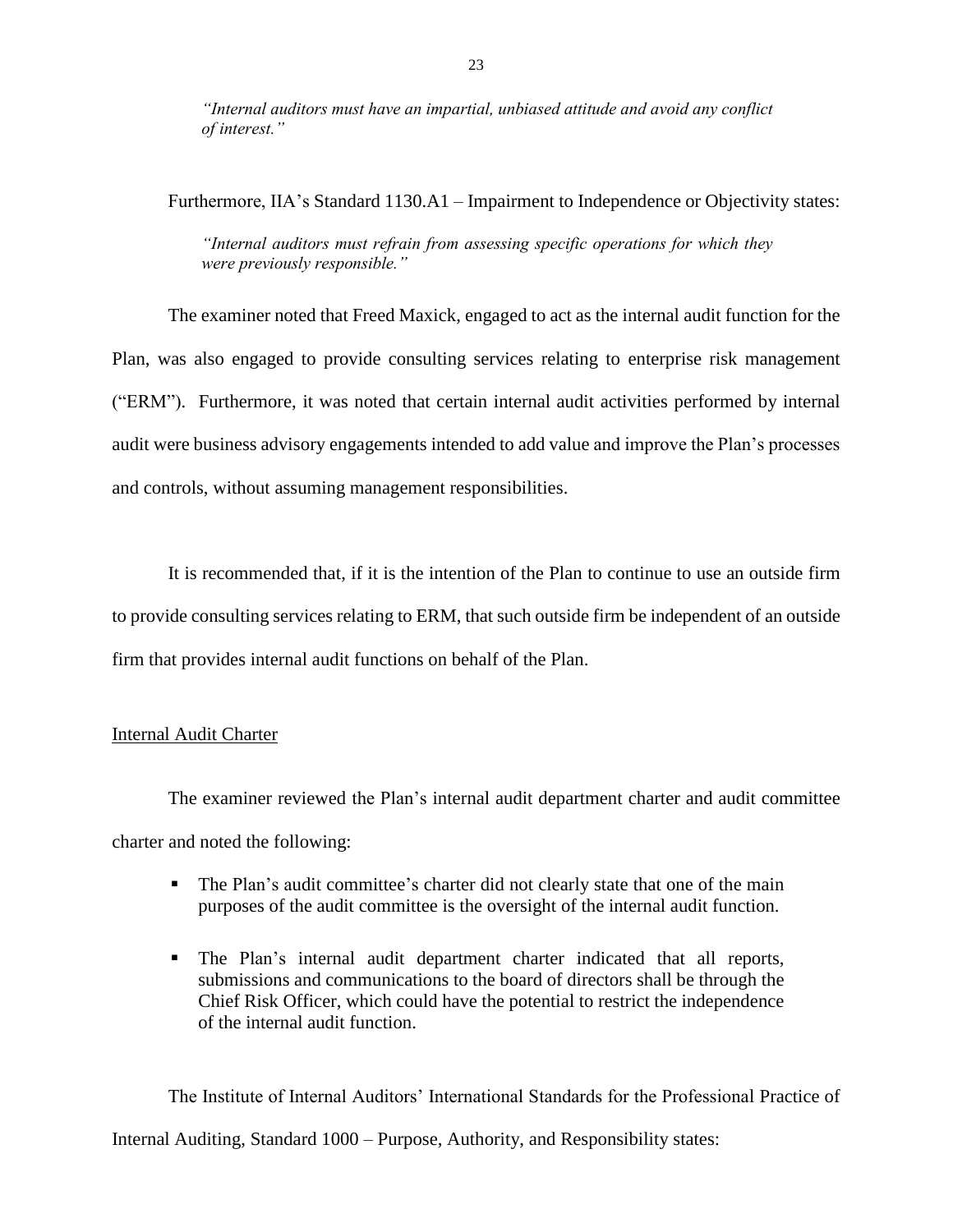*"The purpose, authority, and responsibility of the internal audit activity must be* formally defined in an internal audit charter, consistent with the Definition of *Internal Auditing, the Code of Ethics, and the Standards."*

Furthermore, IIA's Standard 1111 – Direct Interaction with the Board states:

 *"The chief audit executive must communicate and interact directly with the board."*

 It is recommended that the Plan revise its audit committee and internal audit charters in accordance with the guidance promulgated under Standards 1000 and 1111 of The Institute of Internal Auditors' International Standards for the Professional Practice of Internal Auditing, respectively, to clarify that internal audit maintain a direct reporting line to the audit committee.<br>Audit Committee Membership

 The audit committee should be comprised of independent directors of the board. The audit committee consists of six individuals, of which two are ex-officio members and the Chief Executive Officer. While it was indicated to the examiner that the Chief Executive Officer was also an ex-officio member, did not have voting rights and was excused from meetings during executive sessions or private sessions with Deloitte & Touché LLP, Freed Maxick, or with the Chief Risk Officer, such practices may convey the impression that independence may be compromised. compromised. As a best practice, it is recommended that the audit committee membership be restricted to

independent directors of the board.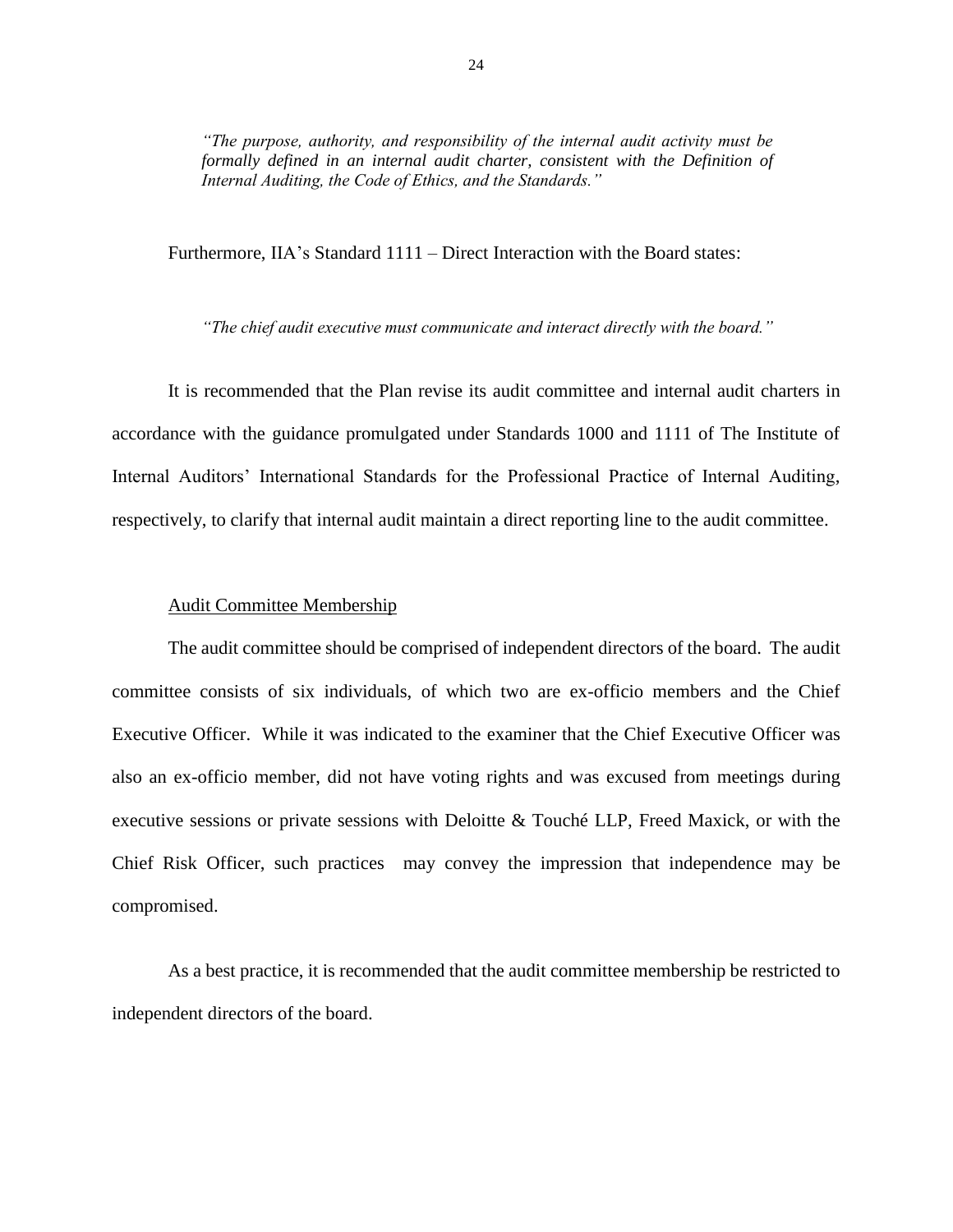### Risk Assessment Methodology

 The Institute of Internal Auditors' International Standards for the Professional Practice of Internal Auditing, Standard 2010 – Planning states:

> *"The chief audit executive must establish risk-based plans to determine the priorities of the internal audit activity, consistent with the organization goals."*

IIA's Standard 2010.A1 further states:

 *"The internal audit activity's plan of engagements must be based on a documented risk assessment undertaken at least annually."*

 which was utilized in the development of the annual audit plan that was presented to the audit committee for their review and approval, the risk assessment methodology and results were not condensed, on a consistent basis, into a unified document for the audit committee to review and approve over the examination and subsequent periods. It was also noted that the Chief Risk Officer had identified risk areas for the audit plan based on the strategic direction of the Plan. had identified risk areas for the audit plan based on the strategic direction of the Plan.<br>It is recommended that the Chief Audit Executive establish a risk assessment methodology While Freed Maxick had provided documents regarding a risk assessment methodology,

 for development of the audit plan that measures the relative risk of all units in the Plan's audit universe.

 the risk assessment methodology used and how the results of the risk assessment have been considered in the development of the annual audit plan and that such audit assessment methodology be reviewed and approved by the audit committee. It is recommended that the internal audit plan presented to the audit committee be clear on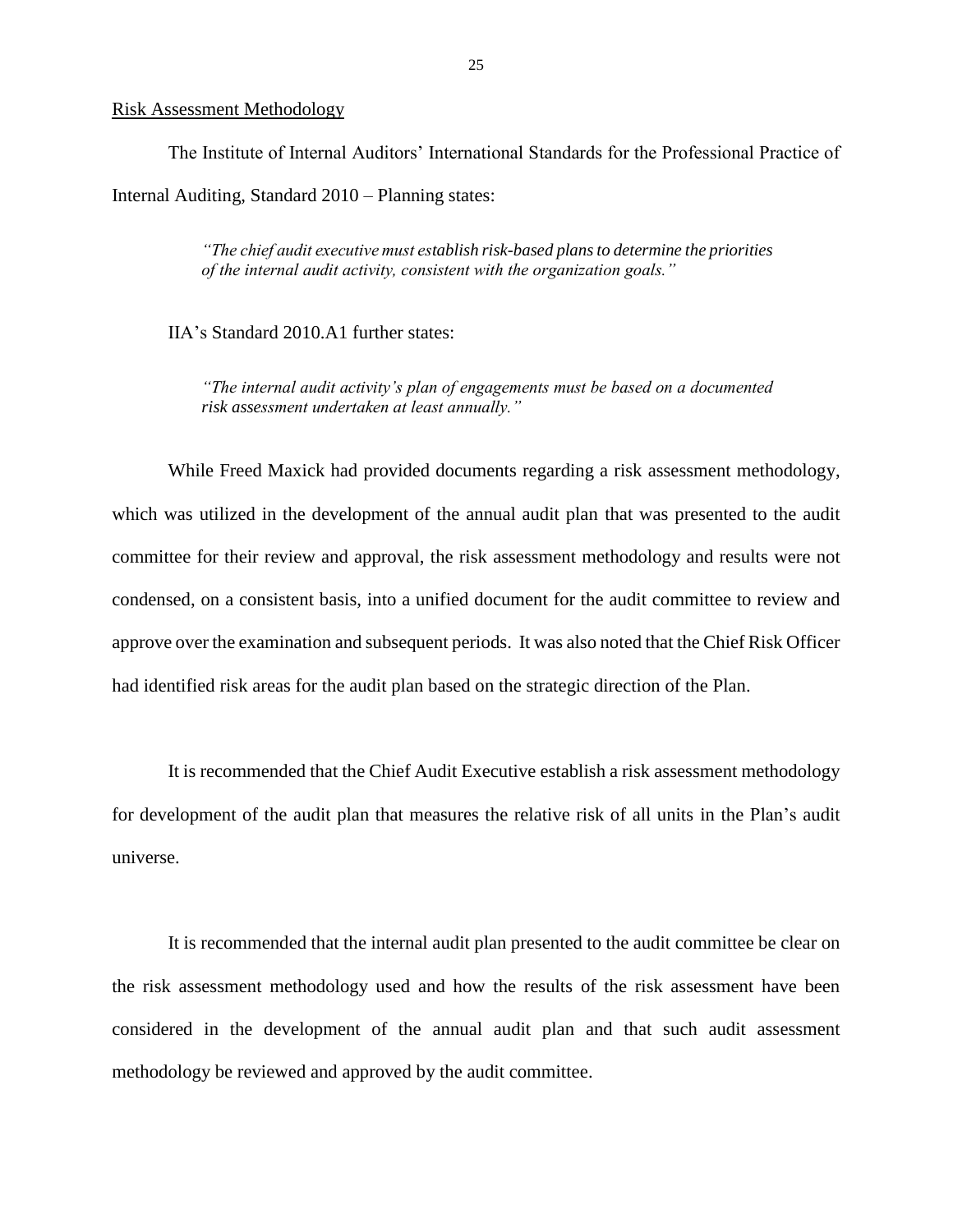### Quality of Audit Work

 The examiner reviewed workpapers of four (4) internal audits performed during the period of January 1, 2012 through December 31, 2013. All four internal audits were consultative engagements where Institute of Internal Auditors' International Standards for the Professional Practice of Internal Auditing are less prescriptive regarding documentation. However, the audit workpapers which supported these engagements were deficient and could be improved with regard to a number of attributes as follows:

- Three of the four audits consisted solely of flowcharts describing the flow of operations, but limited analysis or detailed test work was evident. It was also noted that there was no evidence of a statement of work memo or a work program for these audits.
- The one audit that was inclusive of the key elements of an audit as described above still exhibited deficiencies such as the following:
	- a. The work program was not referenced to the workpapers where test work was performed.
	- b. The work program did not reveal the identity of the auditor who performed the specific program step.
	- c. Audit test work appeared to rely on the work of others (Control Self Assessments prepared by management and testing performed by Deloitte & Touché LLP for SSAE 16 purposes), and no further testing was performed during the engagement.

 The audit work was primarily consultative in nature and the related documentation to support the projects and results was inconsistent and limited. There were resource transitions during the examination period which resulted in variation in practice, form and content of audit documentation. The Plan recognizes the opportunity for improvement The Institute of Internal Auditors' International Standards for the Professional Practice of Internal Auditing, Standard 2300 – Performing the Engagement states:

> *"The internal auditors must identify, analyze, evaluate, and document sufficient information to achieve the engagement's objectives."*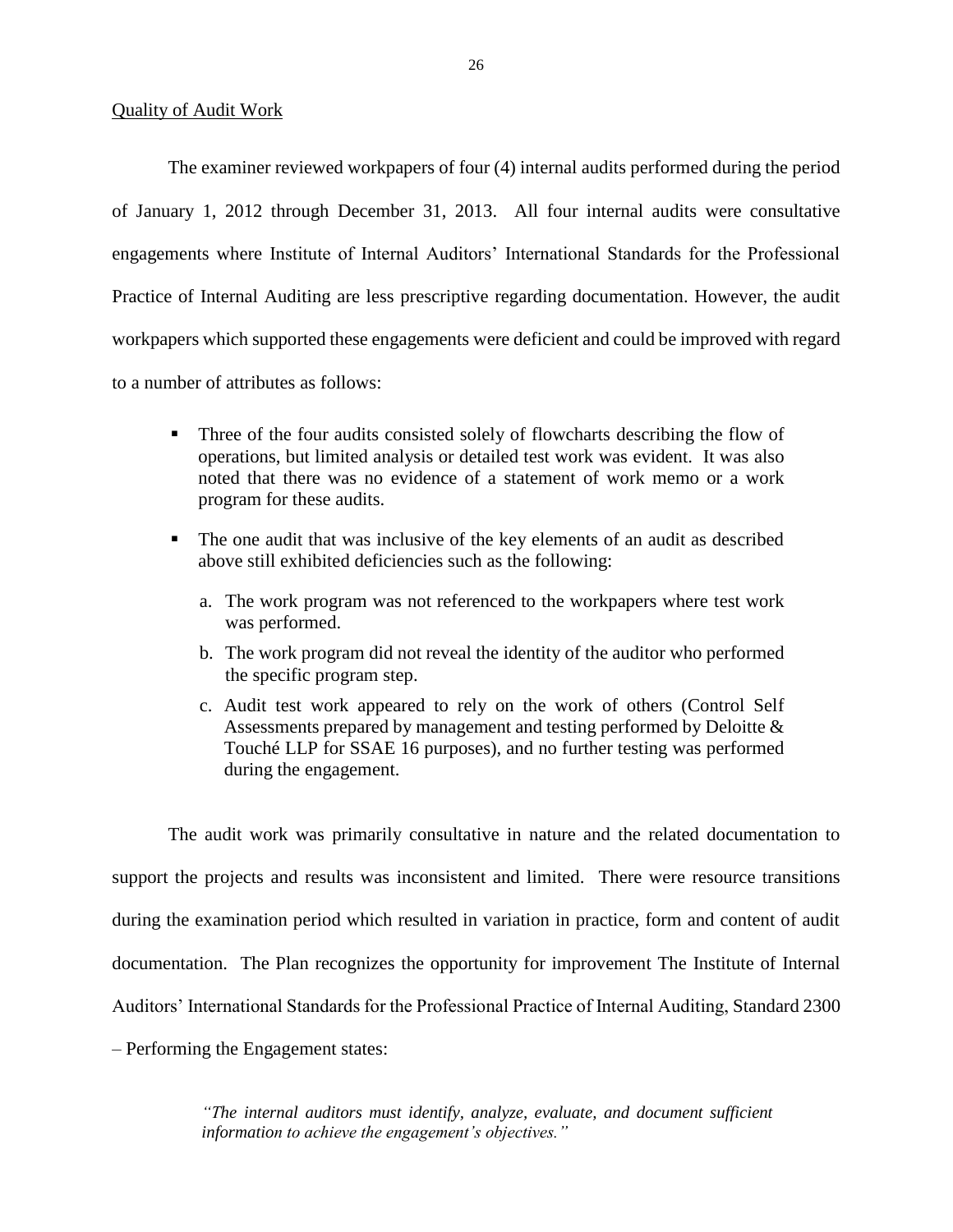It is recommended that the Plan ensure that its internal auditors comply on a consistent basis with the guidance promulgated under Standard 2300 of The Institute of Internal Auditors' International Standards for the Professional Practice of Internal Auditing.

### Audit Reports

 The examiner selected four (4) audit reports and reviewed the quality of the audit work. As noted previously, these audit reports related to consultative engagements where deliverables can take on different forms depending upon scope and objectives. It was noted that during the period from October 2012 to July 2013 the audit report structure was not consistent, leading to incomplete data being provided as follows:

- Two reports did not express an overall conclusion on the adequacy of the controls; and for one report the conclusion was not in line with the grading scale prescribed by Freed Maxick.
- Two reports did not reflect the party issuing the report or the party to which the report was being issued.
- One report revealed that it was issued by Enterprise Risk Management; and for two reports the audit was led by the Director of Enterprise Risk Management, and staffed by individuals from Freed Maxick engaged to perform both enterprise risk management and internal audit duties.
- Two reports did not indicate the date of issuance.

 The audit reports related primarily to consultative engagements and the related deliverables to support the projects and results were inconsistent. There were resource transitions during the examination period which resulted in variation in practice, and content of audit deliverables. The Plan recognizes the opportunity for improvement in this area.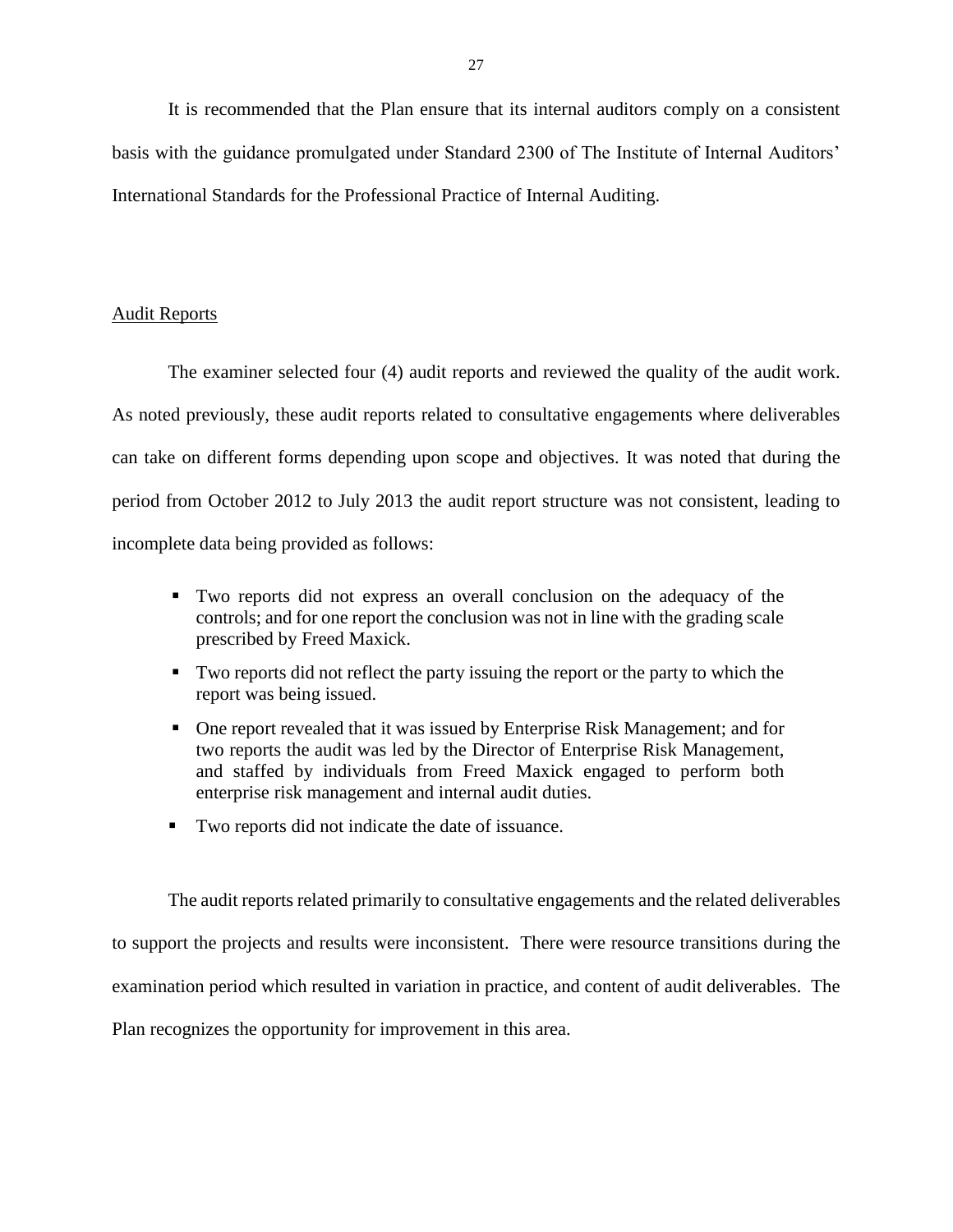The Institute of Internal Auditors' International Standards for the Professional Practice of Internal Auditing, Standard 2410 – Criteria for Communicating states:

> *"Communications must include the engagement's objectives and scope as well as applicable conclusions, recommendations, and action plans."*

 It is recommended that the Plan consistently follow a formal audit report structure that adheres to the guidance promulgated under Standard 2410 of The Institute of Internal Auditors' International Standards for the Professional Practice of Internal Auditing.

### Issue Tracking

 During the examination period, audit issues were reported to the audit committee at most meetings and issue tracking was periodically summarized and included in audit committee reports. However, there was some variation in the frequency and level of detail of issue tracking over the exam period.

 The Institute of Internal Auditors' International Standards for the Professional Practice of Internal Auditing, Standard 2500 – Monitoring Progress states:

> *"The chief audit executive must establish and maintain a system to monitor the disposition of results communicated to management."*

 It is recommended that the Plan adhere to the guidance promulgated under Standard 2500 of The Institute of Internal Auditors' International Standards for the Professional Practice of Internal Auditing by ensuring that a report of open issues be kept current, in consistent format, and be presented to the audit committee on a quarterly basis.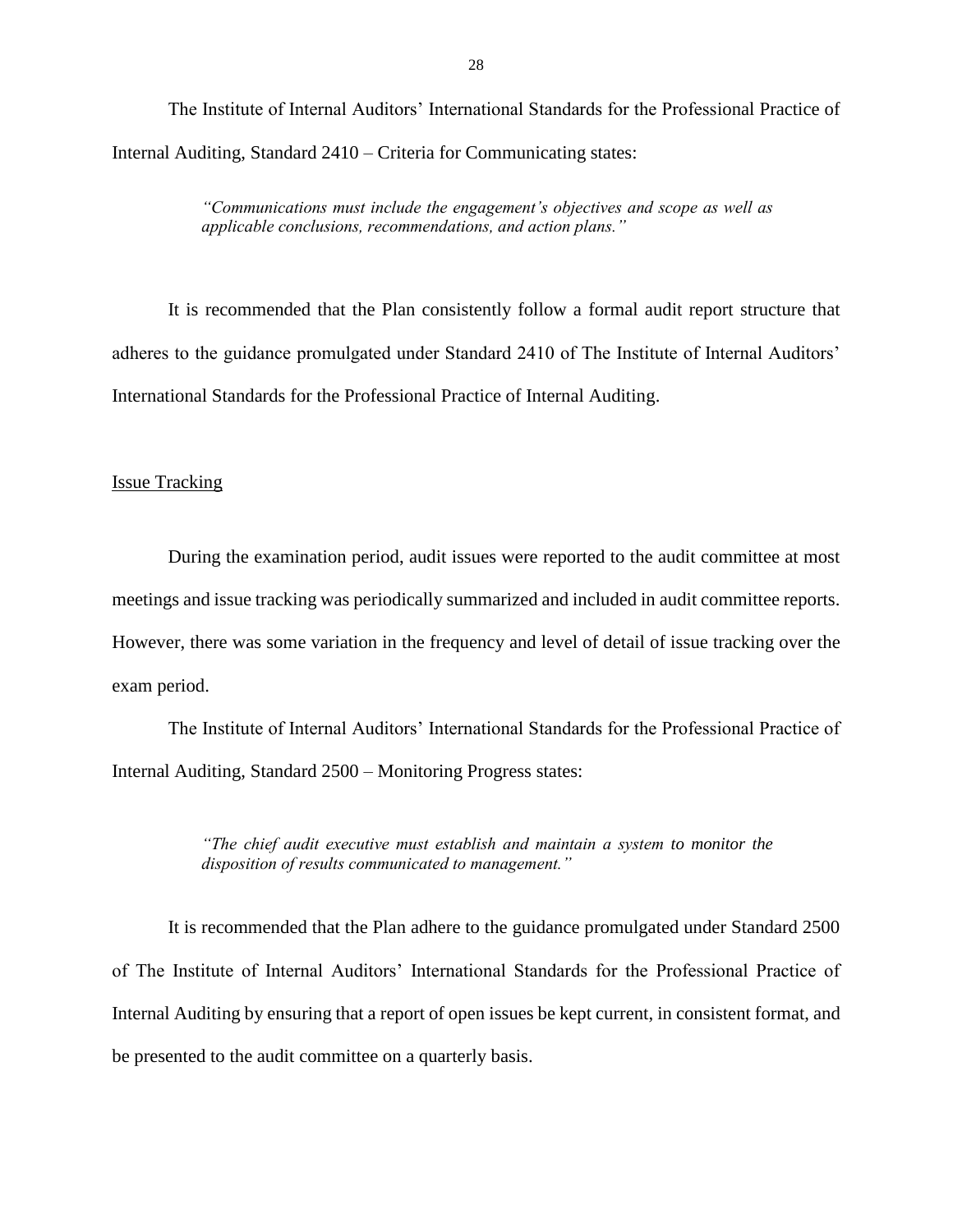### G. Enterprise Risk Management

 On December 19, 2011, the Department issued Insurance Circular Letter No. 14 (2011) to measure, aggregate and manage risk exposures within predetermined tolerance levels across all encourage insurers to adopt a formal enterprise risk management ("ERM") function to identify, activities of the enterprise of which the insurer is part, or at the company level when the insurer is a stand-alone entity.

 On June 2, 2010, the Plan created an independent ERM function, led by the Chief Risk Officer, to aggregate risk activities across market, credit, liquidity, IT, operational, strategic, reputational, and business continuity categories of risk.

 The Chief Risk Officer ("CRO") reports directly to the Chief Executive Officer and the audit committee. The Plan has developed an ERM maturation framework that incorporated five key governance and risk management disciplines for its operational and strategic planning functions. These disciplines helped to frame governance practices to ensure resident risk elicitation mechanisms and risk management ownership within the Plan.

 champions, and subject matter experts representing diverse business units and risk management functions. The ERM steering and operational committees' mission is to be the corporate forum HealthNow has established two risk-focused internal committees, the ERM Steering Committee and the Operational Committee, that consist of management personnel, risk that pro-actively enables the exchange of ideas, information, education and decisions surrounding the Plan's enterprise-wide risk issues and management protocols in a collaborative, non-punitive,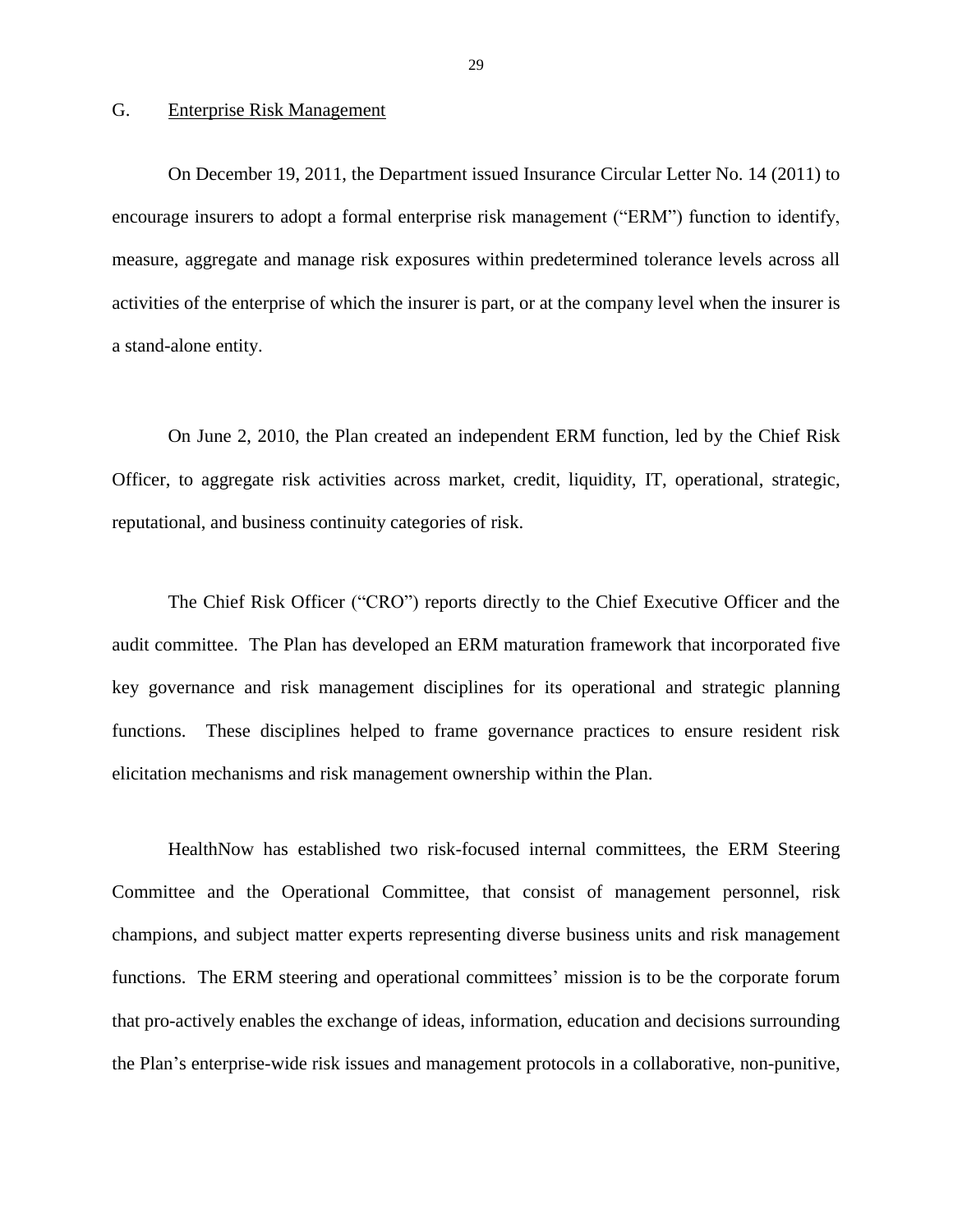consensus focused and culturally progressive environment. The ERM steering committee function has been integrated within the monthly officers meeting agenda led by the Chief Executive Officer.

 The ERM office is comprised of the enterprise risk assessment, compliance and privacy, internal audit, performance audit, business continuity and insurance functions. The group's overarching policy mandate is to assist the Plan in the growth and development of risk management practices through the establishment, implementation and maintenance of the ERM framework and policies, and to oversee governance and risk management practices throughout the Plan. HealthNow has institutionalized an enterprise-wide risk elicitation process. This process included economic and investment risk and included a five step risk management model that was aimed at understanding what material risk events could compromise HealthNow's ability to achieve its goals, assess the best risk response and monitor for the response effectiveness. Goals assessed include financial goals, operational goals, project goals and strategic longer term goals. These material risks are logged along with their proposed risk responses within an enterprise risk management information system. This risk register functions as the central repository for HealthNow's risks to enable routine risk reporting and proactive management of risk response plans.

 From July 2013 to March 1, 2015, the Chief Financial Officer was also the acting CRO. Subsequent to the examination date, the Plan hired James Bartolomucci, CPA to be the new CRO, effective March 2, 2015.

### H. Employment Procedures

 convicted felon, without obtaining the Superintendent's written consent for the individual to During the period from 2004 to May 2015, the Plan employed an individual who was a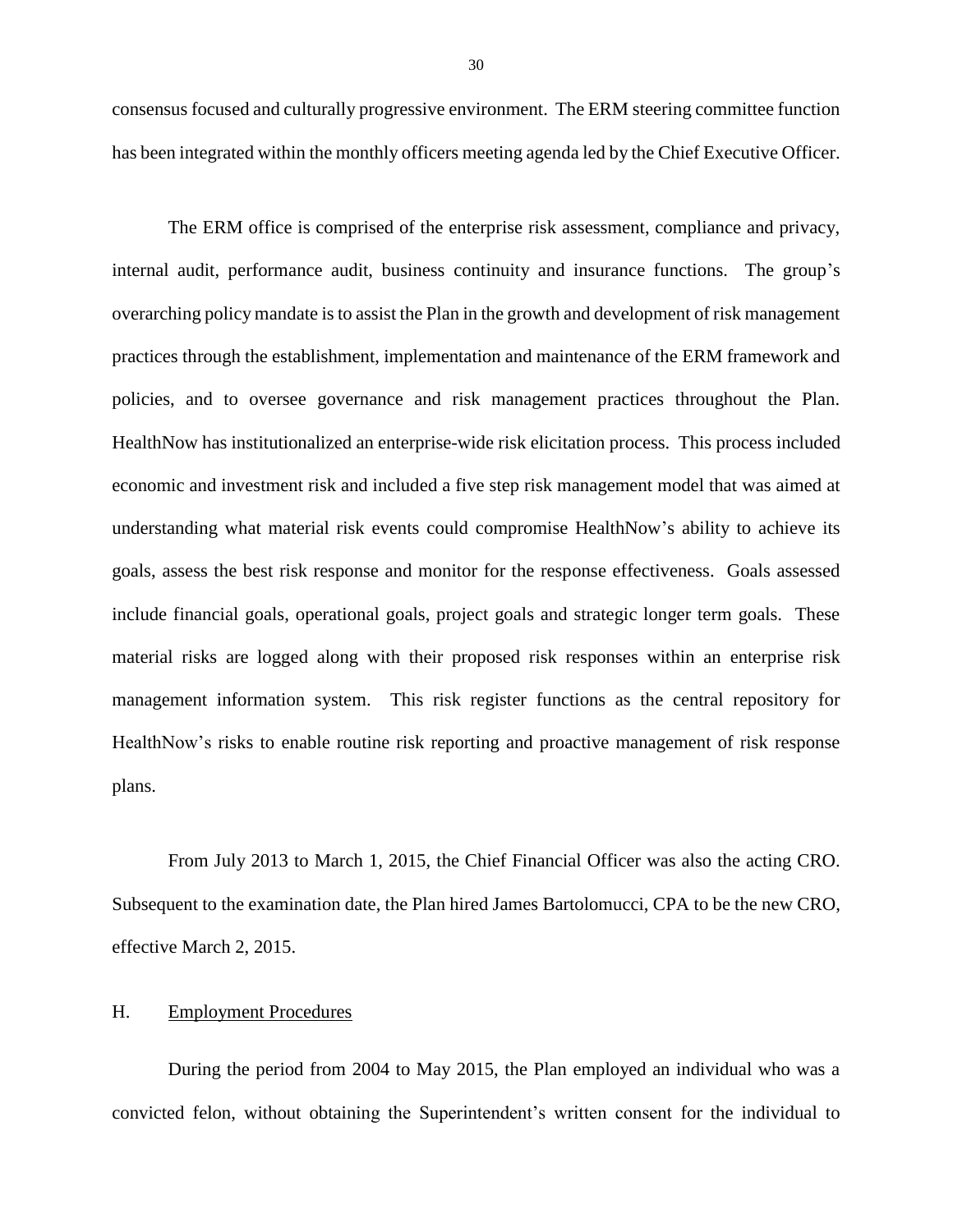engage in the business of insurance pursuant to United States Code, Title 18, Part 1, Chapter 47, Section 1033. The individual had disclosed the felony conviction at the time of the application for employment.

United States Code, Title 18, Part 1, Chapter 47, Section 1033(e)(1)(A) states in part:

 "Any individual who has been convicted of any criminal felony involving dishonesty or breach of trust…who willfully engages in the business of insurance…shall be fined…or imprisoned not more than 5 years, or both."

United States Code, Title 18, Part 1, Chapter 47, Section 1033(e)(2) further states in part:

 "Any person described in paragraph (1)(A) may engage in the business of insurance or participate in such business if such person has the written consent of any insurance regulatory official authorized to regulate the insurer…"

 The Plan acknowledges and agrees that it is required to comply with the provisions of the United States Code referenced above, and the employee in question has since obtained a waiver from the Superintendent. Subsequent to the audit period, the Plan has implemented an automated review and escalation process intended to avoid such oversights in the future.

 18, Part 1, Chapter 47, Section 1033 by requesting and obtaining the consent of the Superintendent, It is recommended that the Plan comply with the provisions of United States Code, Title prior to the employment of any individual who has been convicted of a felony.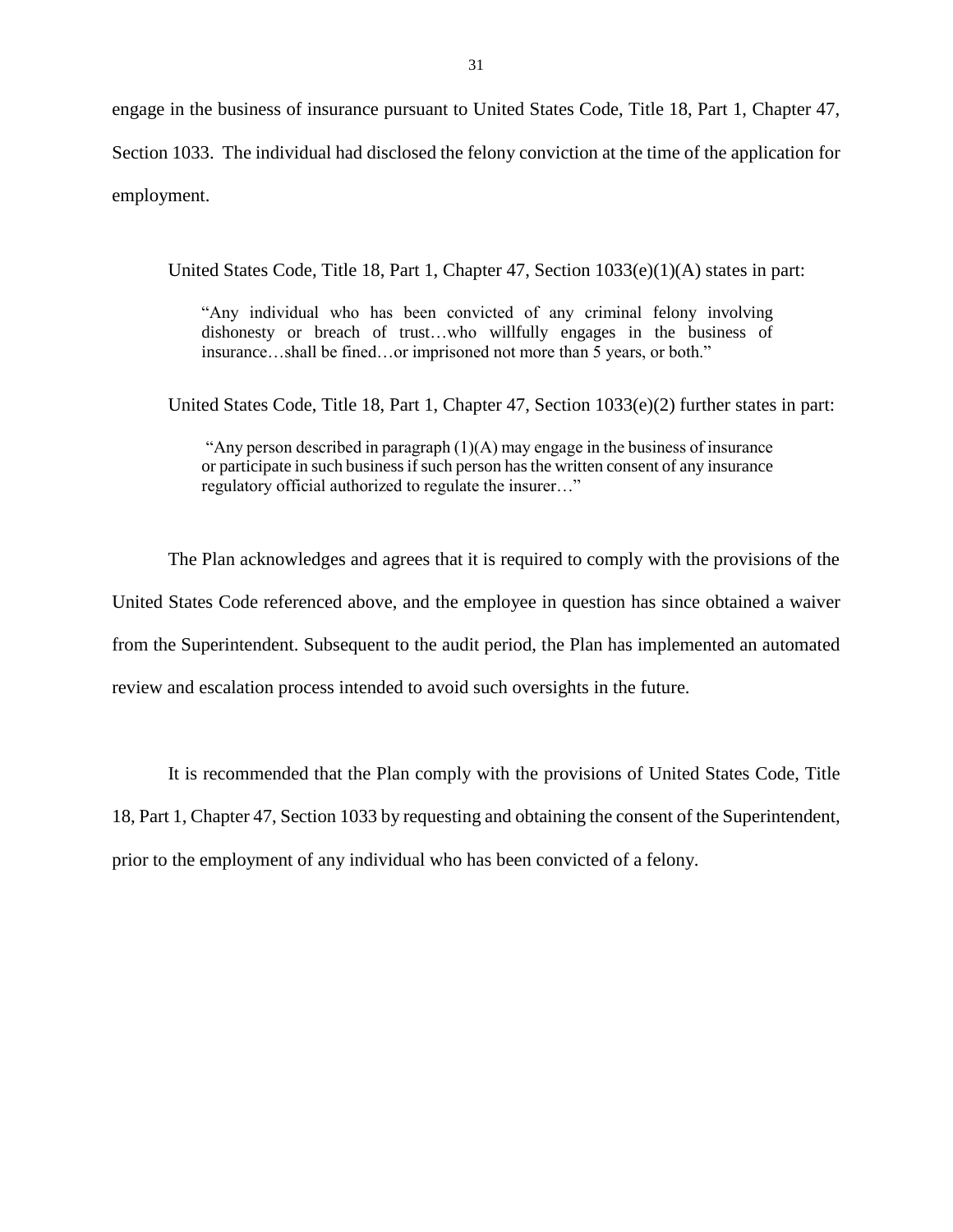### **3. FINANCIAL STATEMENTS**

### A. Balance Sheet

 $A = -1$ 

 The following statements show the assets, liabilities, and surplus as of December 31, 2013, as contained in the Plan's 2013 filed annual statement, a condensed summary of operations and a reconciliation of the surplus account for each of the years under review.

Deloitte & Touché LLP ("D&T") was retained by the Plan to audit the Plan's combined statutory basis statements of financial position as of December 31<sup>st</sup> of each year in the examination period, and the related statutory-basis statements of operations, surplus, and cash flows for the year then ended.

D&T concluded that the statutory financial statements presented fairly, in all material respects, the financial position of the Plan at the respective audit dates. Balances reported in these audited financial statements were reconciled to the corresponding years' annual statements with no discrepancies noted.

| Assels                                               |                   |
|------------------------------------------------------|-------------------|
| <b>Bonds</b>                                         | \$<br>616,464,603 |
| Preferred stocks                                     | 13,940,494        |
| Common stocks                                        | 159,507,542       |
| Cash and short-term investments                      | 9,313,072         |
| Aggregate write-ins for invested assets              | 10,551,504        |
| Investment income due and accrued                    | 3,805,703         |
| Uncollected premiums in course of collection         | 73,603,783        |
| Amounts receivable relating to uninsured plans       | 10,600,751        |
| Net deferred tax asset                               | 49,862,245        |
| Guaranty funds receivable or on deposit              | 5,649,267         |
| Electronic data processing equipment and software    | 192,709           |
| Receivables from parent, subsidiaries and affiliates | 1,221,528         |
| Health care and other amounts receivable             | 48,591,110        |
| Aggregate write-ins for other than invested assets   | 6,217,167         |
| Total assets                                         | ,009,521,478      |

32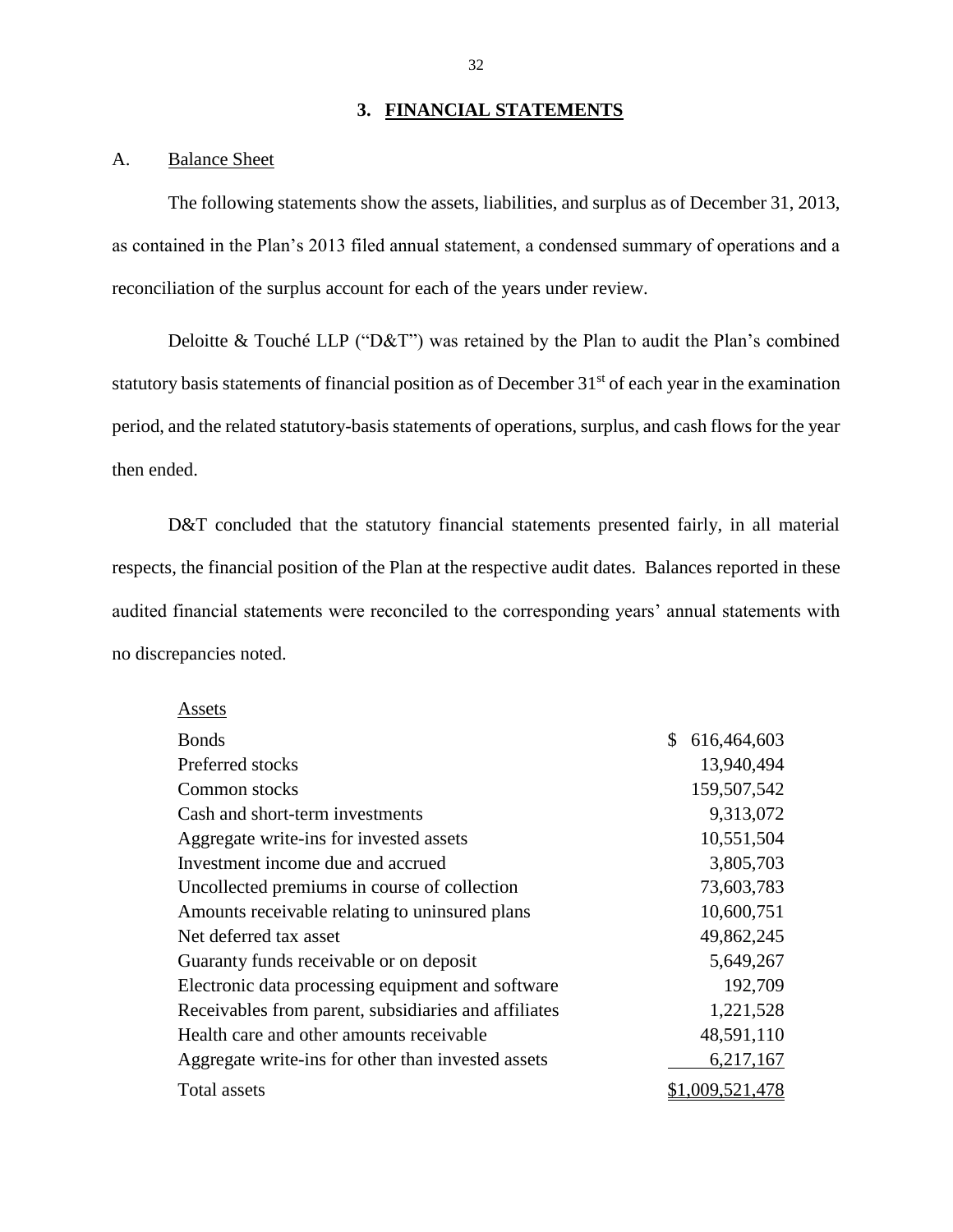### **Liabilities**

| Claims unpaid                                                          | \$<br>173,866,578  |
|------------------------------------------------------------------------|--------------------|
| Accrued medical incentive pool<br>and bonus amounts                    | 43,626,767         |
| Unpaid claims adjustment expenses                                      | 10,116,982         |
| Aggregate health policy reserves                                       | 21,461,853         |
| Premiums received in advance                                           | 15,408,877         |
| General expenses due or accrued                                        | 32,218,689         |
| Current federal and foreign income tax<br>payable and interest thereon | (304, 115)         |
| Amounts withheld or retained for<br>the account of others              | 15,179             |
| Aggregate write-ins for other liabilities                              | 121,410,666        |
| <b>Total liabilities</b>                                               | 417,821,476        |
| <b>Surplus</b>                                                         |                    |
| Aggregate write-ins for other than<br>special surplus funds            | \$<br>309,929,774  |
| Unassigned funds                                                       | <u>281,770,228</u> |
| Total surplus                                                          | 591,700,002        |
| Total liabilities and surplus                                          | \$1,009,521,478    |

 Note: The Internal Revenue Service has not conducted any audits of the federal income tax return filed on behalf of the Plan through tax year 2013. The examiner is unaware of any potential exposure of the Plan to any tax assessments, and no liability has been established herein relative to such contingency.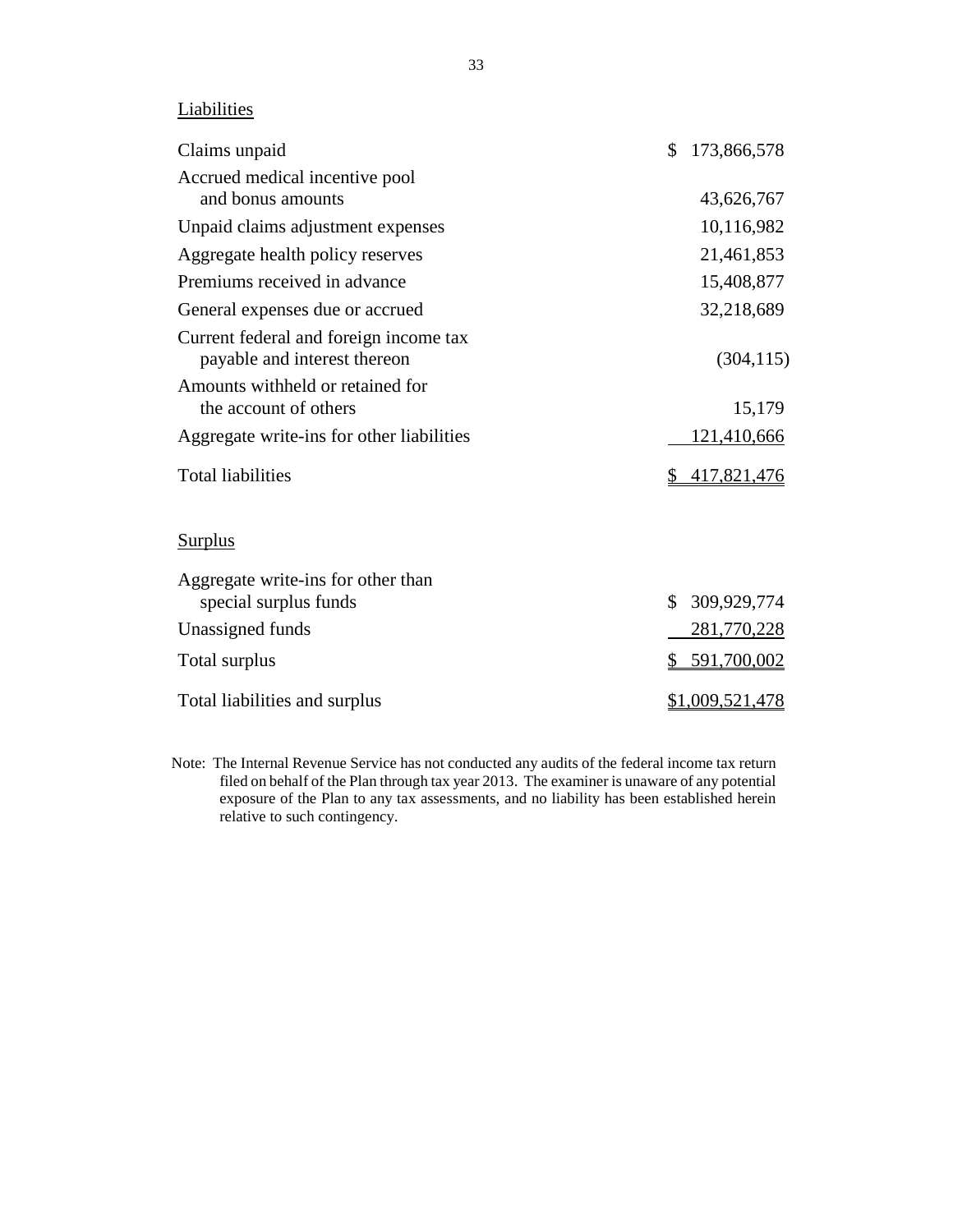### B. Statement of Revenue and Expenses and Surplus

Surplus increased \$146,142,806 during the five-year examination period, January 1, 2009

through December 31, 2013, detailed as follows:

| Revenue                                                             |                  |                   |
|---------------------------------------------------------------------|------------------|-------------------|
| Premium                                                             | \$12,207,582,779 |                   |
| Change in unearned premium reserves and<br>reserve for rate credits | 41,228,361       |                   |
| Total revenue                                                       |                  | \$12,166,354,418  |
| <b>Expenses</b>                                                     |                  |                   |
| Claims                                                              | \$10,875,750,048 |                   |
| Claims adjustment expenses                                          | 277,391,746      |                   |
| General administrative expenses                                     | 956,623,617      |                   |
| Aggregate write-ins for other expenses                              | 11,988,193       |                   |
| Total expenses                                                      |                  | \$12,121,753,604  |
| Net underwriting gain                                               |                  | \$<br>44,600,814  |
| Investments                                                         |                  |                   |
| Net investment income earned                                        | \$<br>85,559,192 |                   |
| Net realized capital gains                                          | 83,097,126       |                   |
| Net investment gain                                                 |                  | \$<br>168,656,318 |
| Net income before federal income taxes                              |                  | \$<br>213,257,132 |
| Federal income taxes incurred                                       |                  | \$<br>39,877,000  |
| Net income                                                          |                  | \$<br>173,380,132 |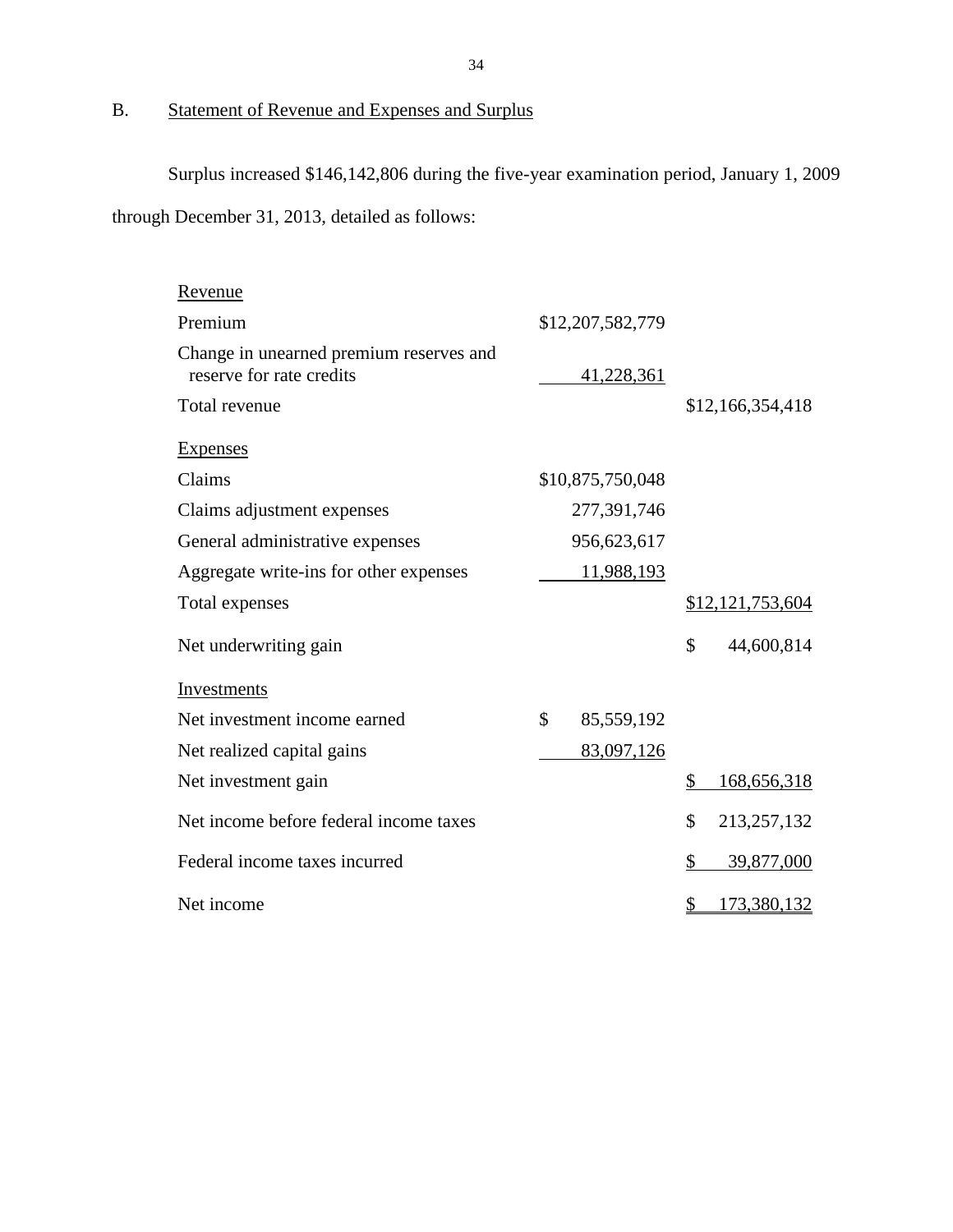## Change in Surplus

### Surplus, per report on examination, as of December 31, 2008 \$445,557,196

|                                                                | Gains in<br>Surplus | Losses in<br><b>Surplus</b> |               |
|----------------------------------------------------------------|---------------------|-----------------------------|---------------|
| Net income                                                     | \$173,380,132       |                             |               |
| Change in net unrealized<br>capital gains                      | 16,153,270          |                             |               |
| Change in net deferred<br>income tax                           | 42,852,255          |                             |               |
| Change in non-admitted assets                                  |                     | \$80,097,199                |               |
| Aggregate write-ins for<br>losses in surplus                   |                     | 6,145,652                   |               |
| Net change in surplus                                          |                     |                             | \$146,142,806 |
| Surplus, per report on examination,<br>as of December 31, 2013 |                     |                             | \$591,700,002 |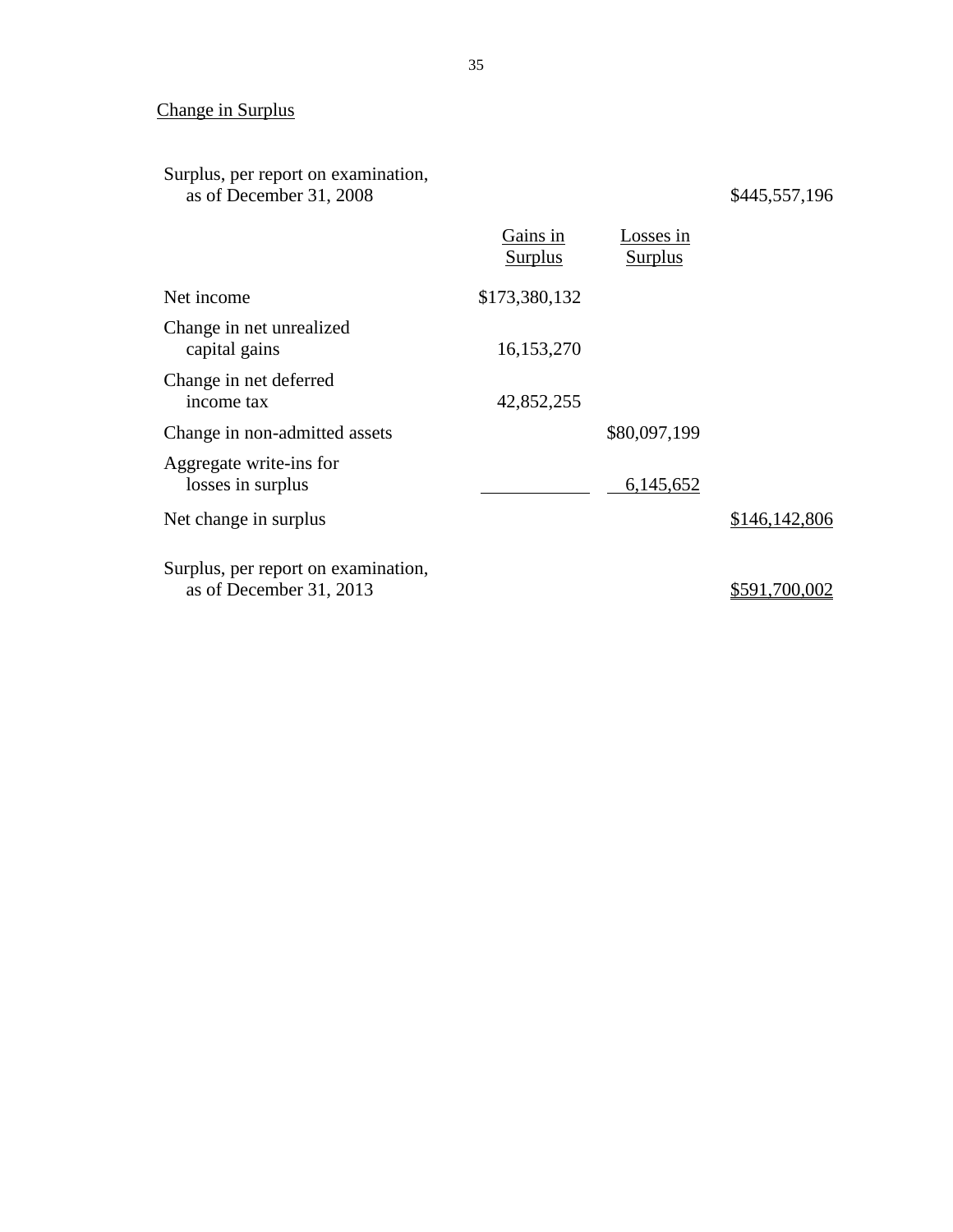### **4. SUBSEQUENT EVENTS**

 As of December 31, 2014, the Plan reported a net loss of \$53,204,297, a decrease of \$84,932,860 or 267.7% when compared to year-end 2013. According to HealthNow, the net loss resulted from Medicare revenue shortfalls, medical trend exceeding budget, and the cost of SOVALDI, an antiviral drug used to treat chronic Hepatitis C, driving unanticipated prescription drug spending. However, after a review of HealthNow's 2014 Annual Statement, it was noted that the net loss was mainly the result of a significant increase of \$55,654,454 or 473.4% in regulatory authority licenses and fees, reported under general administrative expenses ("GAE") in the Underwriting and Investment Exhibit, Part 3 – Analysis of Expenses. The increase in regulatory authority licenses and fees was mainly due to an annual assessment fee pursuant to the United States Code of Federal Regulations, Title 26, Chapter I, Subchapter D, Part 57, Section 57.4 in the amount of \$54,814,982. As such, total GAE, as of December 31, 2014, increased \$48,609,171 or 24.7% when compared to year-end 2013.

 In 2015, HealthNow is subject to an annual assessment fee under the Affordable Care Act ("ACA"). The ACA annual assessment fee is allocated to individual health insurers based on the amount of health insurance for any U.S. health risk that was written during the preceding calendar year. A health insurance entity's portion of the annual fee becomes payable once the entity provides health insurance for any U.S. health risk for each calendar year beginning on or after January 1 of the year the fee is due. As of December 31, 2014, the Plan had written health and estimated their portion of the annual health insurance industry assessment fee to be \$45,758,715, payable on September 30, 2015. This assessment is expected to negatively impact ratio of the amount of the entity's net premiums written during the preceding calendar year to the insurance subject to the ACA assessment, expects to conduct health insurance business in 2015, risk based capital by 52.3%.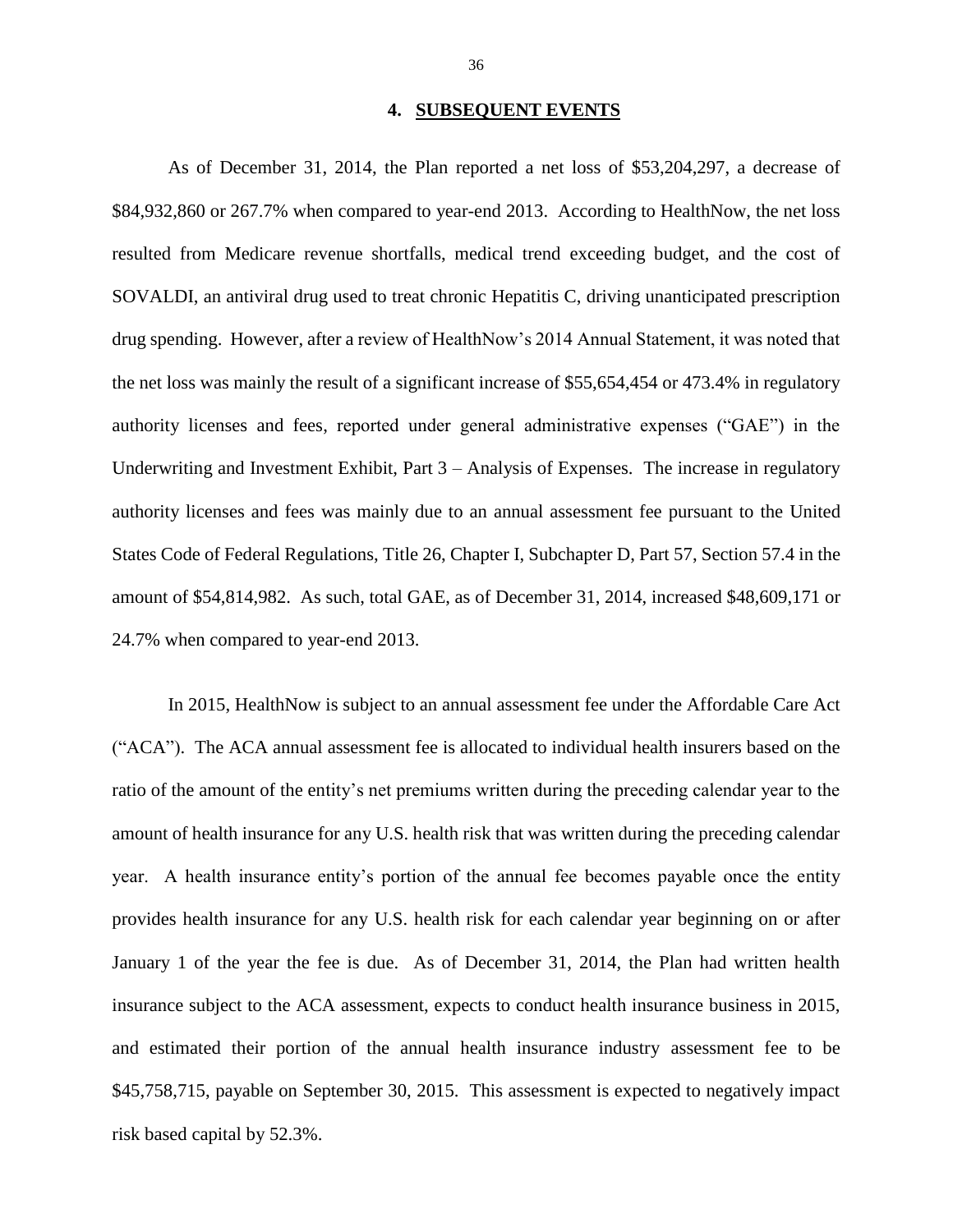As of December 31, 2014, HealthNow reported a liability of \$51,000,000 in borrowed money. According to HealthNow, the Plan obtained a short-term unsecured line of credit, from First Niagara Bank, to help cover claims payment at year-end. This debt was repaid, in full, on January 2, 2015.

 As of December 31, 2014, the Plan's total adjusted capital was \$486,538,550, a decrease of \$105,161,452 or 17.8% when compared to year-end 2013. This decrease in surplus was mainly the result of a net loss of \$53,204,297 and additional minimum pension liability and other post- retirement benefits of \$38,457,473. The total adjusted capital of \$486,538,550 was well above the Plan's authorized control level risk-based capital of \$87,471,531, as of December 31, 2014.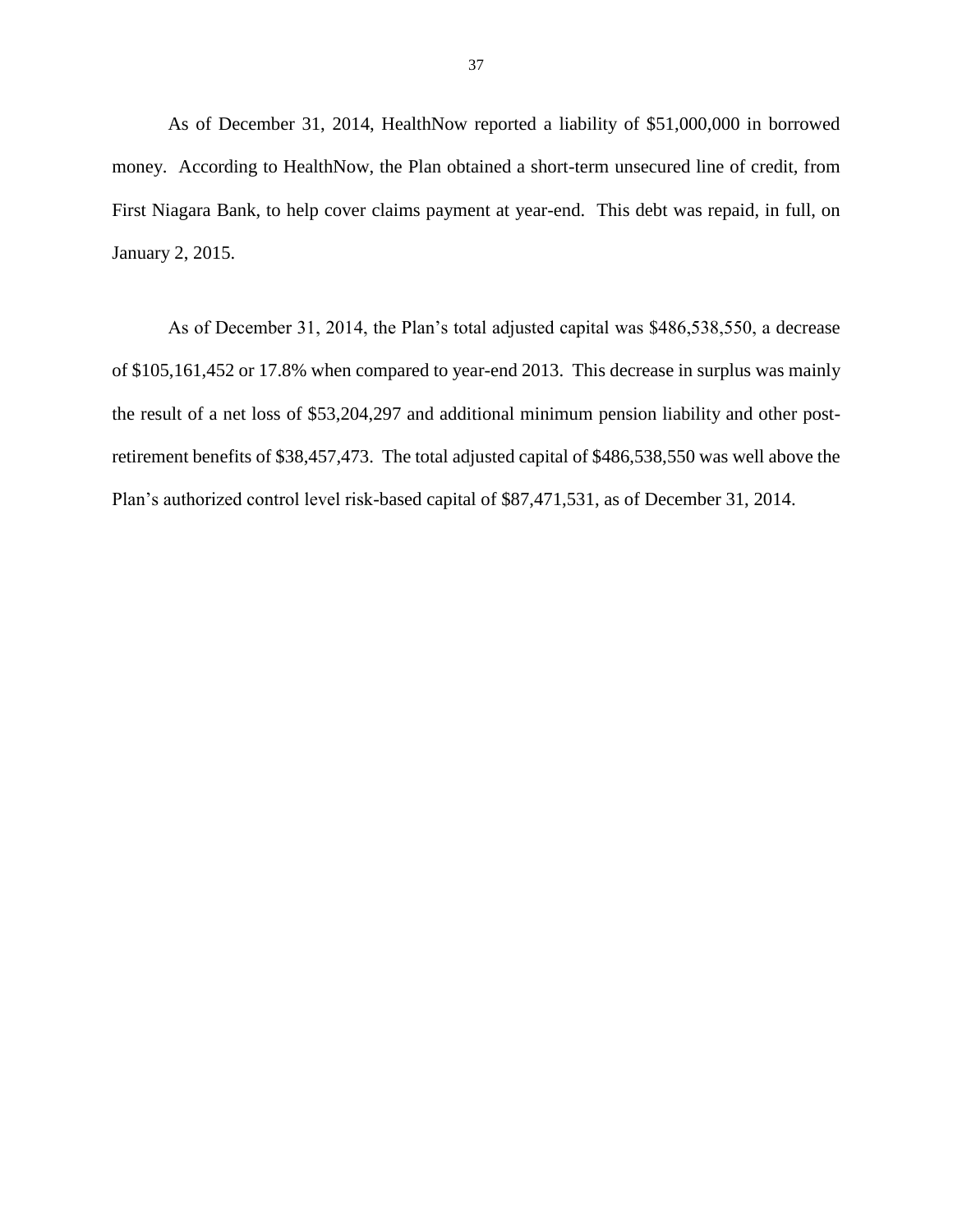### **5. COMPLIANCE WITH PRIOR REPORT ON EXAMINATION**

The prior report on examination, as of December 31, 2008, contained the following five

 (5) financial related comments and recommendations (page number refers to the prior report on examination):

### **ITEM NO. PAGE NO.**

### Management and Controls

1. It is recommended that the Plan comply with the provisions of 9 Section 4301(k)(1) of the New York Insurance Law by maintaining the required board of directors' composition.

*The Plan has complied with this recommendation.* 

### Holding Company System

 of Statement of Statutory Accounting Principles No. 25 of the NAIC Accounting Practices and Procedures Manual and the NAIC Annual 2. It is recommended that the Plan implement appropriate 17 improvements to its policies, procedures, controls and training concerning related party transactions, to comply with the mandates Statement Instructions – Health.

*The Plan has complied with this recommendation.* 

 3. It is recommended that HealthNow review the methodology and 19 underlying assumptions used for its valuation of BCI and determine whether its current valuation methodology provides the most accurate results.

> Subsequent to the examination date, the Plan engaged a consultant to determine the fair value of BCI as of October 31, 2011, in connection with its annual goodwill impairment assessment.

*The Plan has complied with this recommendation.* 

 4. It is recommended that HealthNow conduct an assessment of 19 prospective risks with respect to the BCI transformation.

*The Plan has complied with this recommendation.* 

### Information Systems

5. It is recommended that the review of the risk and control 24 environment applicable to the Plan's Information Systems be incorporated within the Plan's Enterprise Risk Management function.

*The Plan has complied with this recommendation.*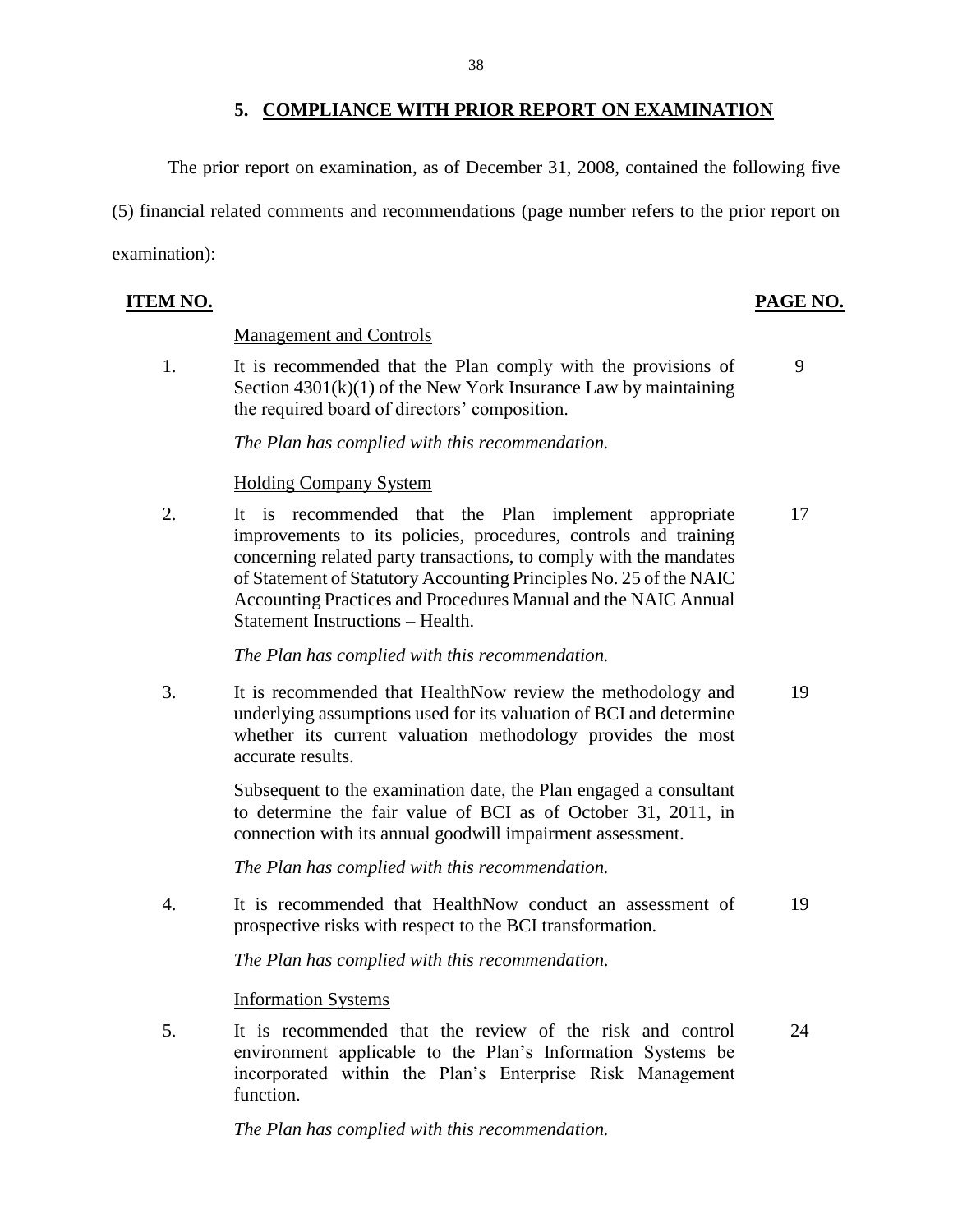### **6. SUMMARY OF COMMENTS AND RECOMMENDATIONS**

### **ITEM PAGE NO.**

8

### A. Corporate Governance

- i. It is recommended that the Plan classify only those board members who are covered under an insured contract as Subscriber Representatives in compliance with Section  $4301(k)(1)(A)$  of the New York Insurance Law and Article IV, Section 2(c)(i) of its bylaws. 8
- $2(c)(ii)$  of its by-laws by having board members noted as "Public ii. It is recommended that the Plan comply with Article IV, Section Representatives" represent all of the geographic regions served by the Plan.

### B. Internal Audit Department

- internal audit department is aligned under the direct supervision of the audit committee, with administrative reporting to the Plan's i. It is recommended that the Plan adhere to the guidance promulgated under the Institute of Internal Auditors' International Standards for the Professional Practice of Internal Auditing by ensuring that its management. 20
- ii. It is recommended that the Plan update its relevant charters to reflect the direct functional reporting line to the audit committee and administrative reporting line to management. 20
- Maxick was properly vetted through the audit committee, it is would be for such contracts to be signed by the chair of the audit iii. It should also be noted that the contract with Freed Maxick was signed by the Chief Risk Officer. While the selection of Freed recommended, and the Plan acknowledged, that a best practice committee. 21
- iv. It is recommended that the Plan review the work performed by Freed Maxick and on an annual basis prepare a report on the results of the audit work for the audit committee's review. 22
- on at least an annual basis, a quality assurance and improvement program review of the internal audit function and use such a review to assist the audit committee in assessing the quality and v. As a best practice, it is further recommended that the Plan perform, effectiveness of the work performed by Freed Maxick. 22

39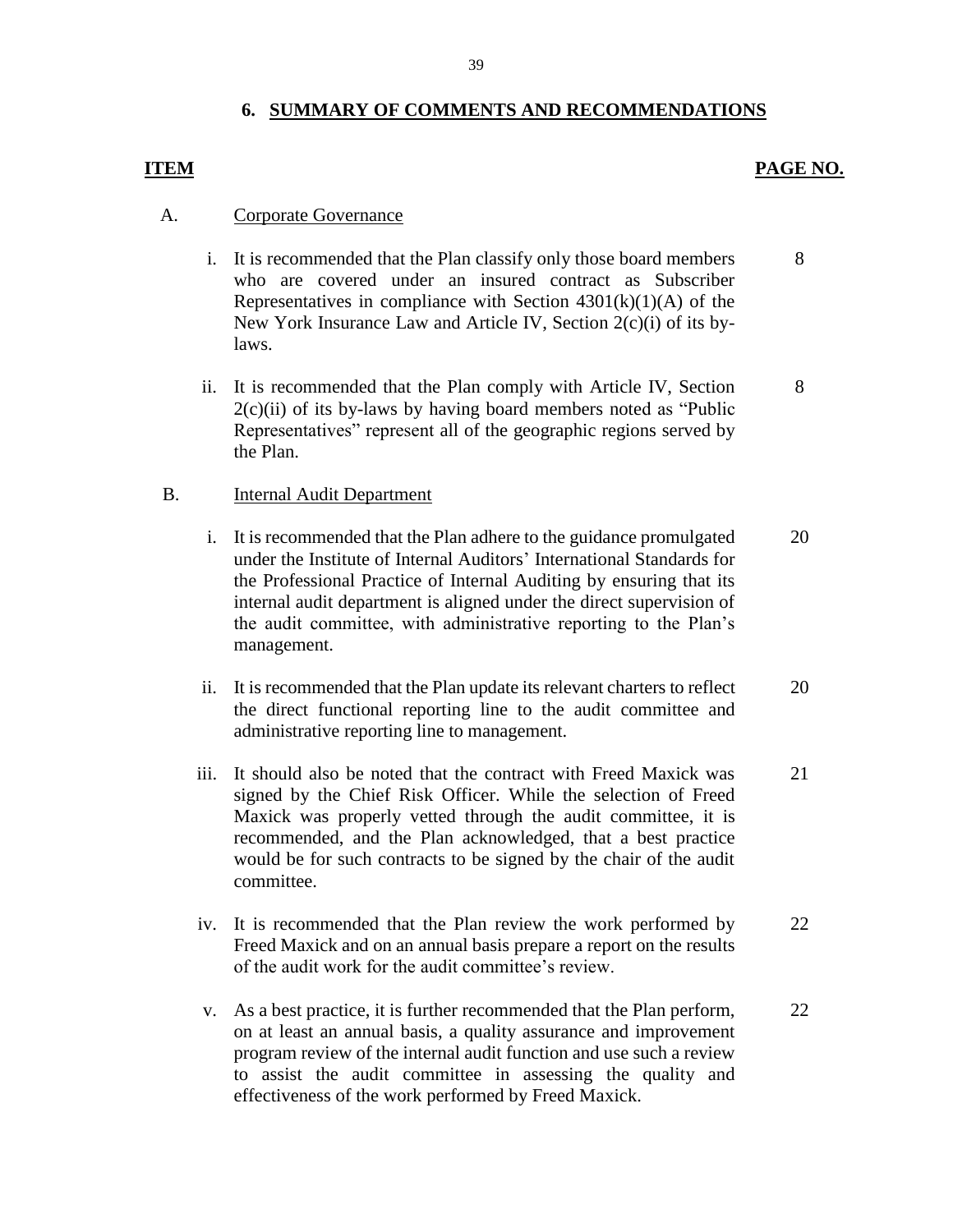### **ITEM**

- to use an outside firm to provide consulting services relating to vi. It is recommended that, if it is the intention of the Plan to continue ERM, that such outside firm be independent of an outside firm that provides internal audit functions on behalf of the Plan. 23
- vii. It is recommended that the Plan revise its audit committee and under Standards 1000 and 1111 of The Institute of Internal Auditors' International Standards for the Professional Practice of internal audit charters in accordance with the guidance promulgated Internal Auditing, respectively, to clarify that internal audit maintain a direct reporting line to the audit committee. 24
- viii. As a best practice, it is recommended that the audit committee membership be restricted to independent directors of the board. 24
- ix. It is recommended that the Chief Audit Executive establish a risk assessment methodology for development of the audit plan that measures the relative risk of all units in the Plan's audit universe. 25
- x. It is recommended that the internal audit plan presented to the audit committee be clear on the risk assessment methodology used and how the results of the risk assessment have been considered in the development of the annual audit plan and that such audit methodology be reviewed and approved by the audit committee. 25
- comply on a consistent basis with the guidance promulgated under Standard 2300 of The Institute of Internal Auditors' International xi. It is recommended that the Plan ensure that its internal auditors Standards for the Professional Practice of Internal Auditing. 27
- xii. It is recommended that the Plan consistently follow a formal audit Standard 2410 of The Institute of Internal Auditors' International report structure that adheres to the guidance promulgated under Standards for the Professional Practice of Internal Auditing. 28
- under Standard 2500 of The Institute of Internal Auditors' Auditing by ensuring that a report of open issues be kept current, in consistent format, and be presented to the audit committee on a quarterly basis. xiii. It is recommended that the Plan adhere to the guidance promulgated International Standards for the Professional Practice of Internal **EASTE MO.**<br> **PAGE NO.**<br> **PAGE NO.**<br> **EAST,** that such outside firm to provide consulting services relating to ERM, that such outside firm he independent of an outside firm that ERM, that such outside firm the independent 28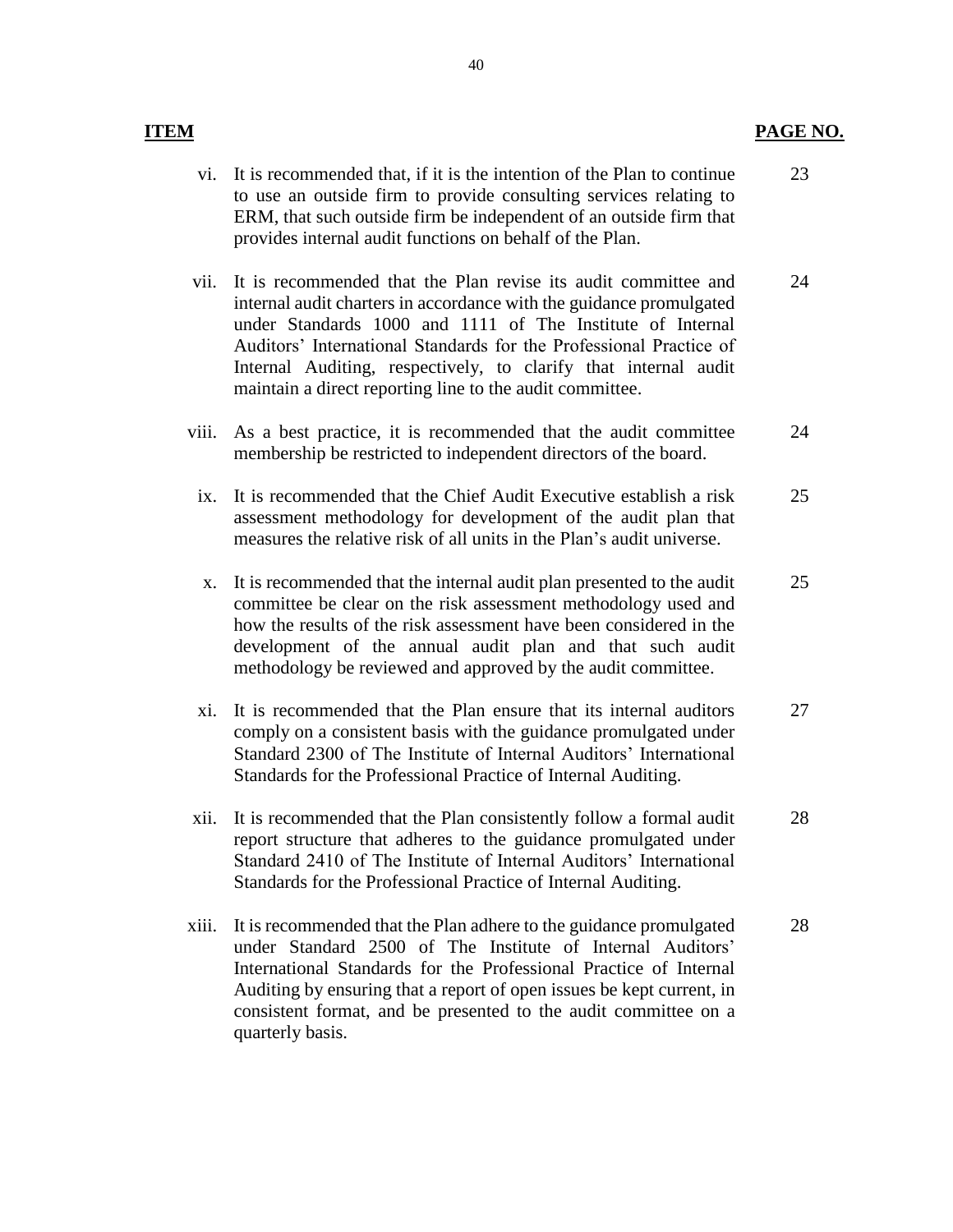## B. Employment Procedures

 i It is recommended that the Plan comply with the provisions of United and obtaining the consent of the Superintendent, prior to the States Code, Title 18, Part 1, Chapter 47, Section 1033 by requesting employment of any individual who has been convicted of a felony. 31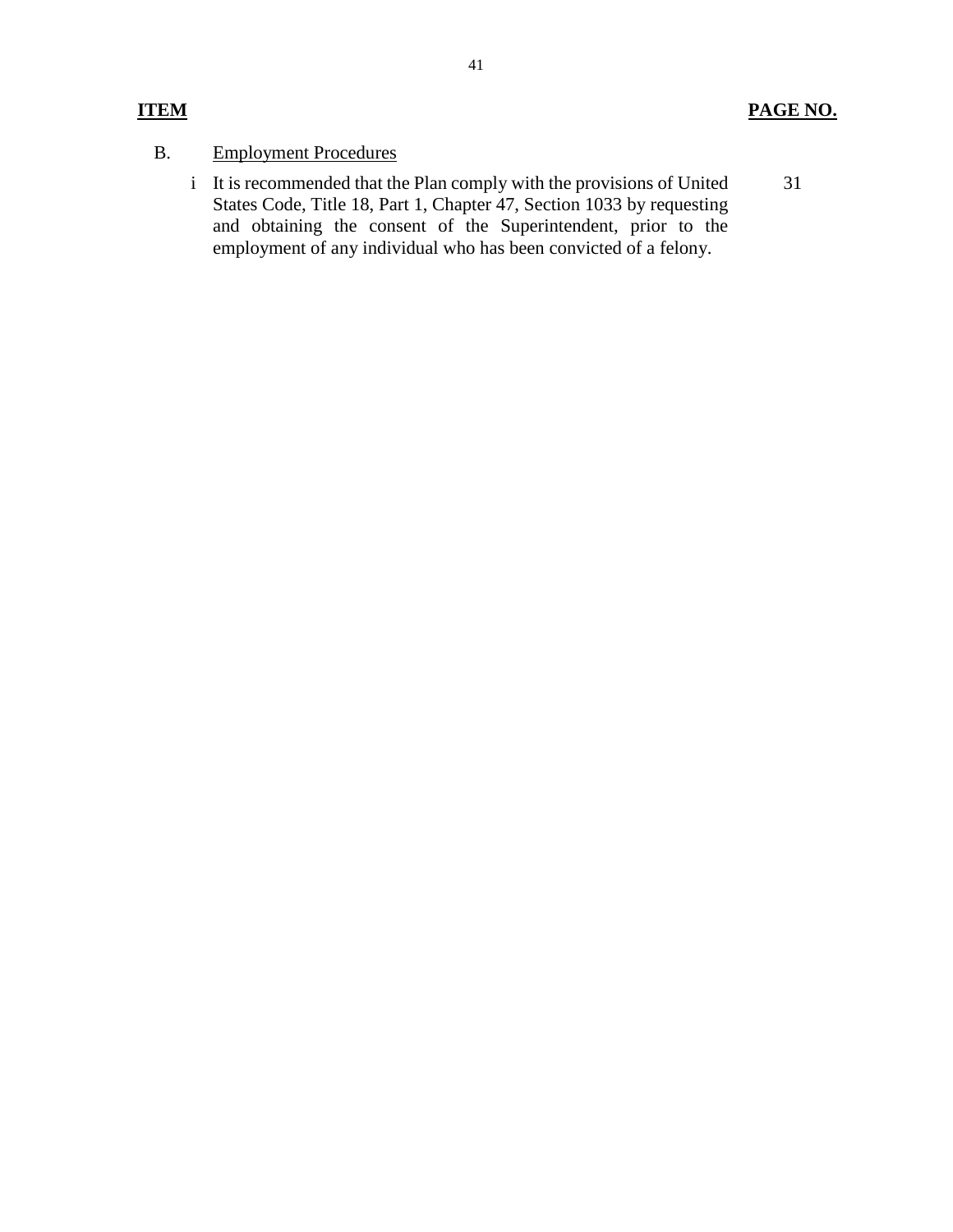Respectfully submitted,

\_\_\_\_\_\_\_\_\_\_\_\_\_\_\_\_\_\_\_\_\_\_

Tommy Kong, CFE Senior Examiner

STATE OF NEW YORK  $)$ COUNTY OF NEW YORK (a) )SS.  $\overline{)}$ 

Tommy Kong, being duly sworn, deposes and says that the foregoing report submitted by him is true to the best of his knowledge and belief.

Tommy Kong, CFE

\_\_\_\_\_\_\_\_\_\_\_\_\_\_\_\_\_\_\_\_\_\_

Subscribed and sworn to before me

this \_\_\_\_\_ day of \_\_\_\_\_\_\_\_\_ 2016